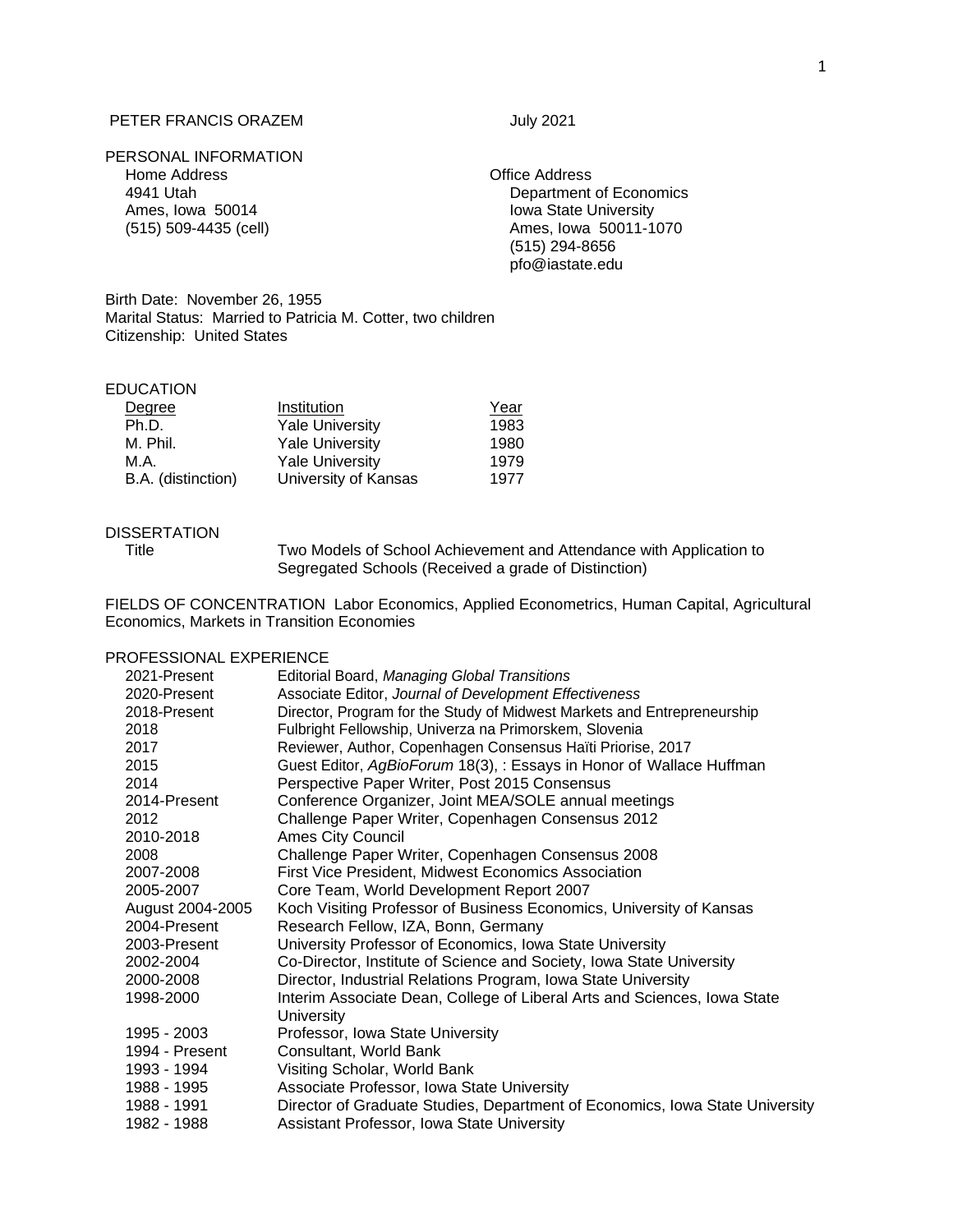PUBLICATIONS

- Falk, Barry and Peter F. Orazem. 1985. "The Money Supply Announcements Puzzle: Comment." *American Economic Review* 75 (3): 562-564.
- Huffman, Wallace and Peter F. Orazem. 1985. "An Econometric Model of the Market for New Ph.D.'s in Agricultural Economics in the United States." invited paper *American Journal of Agricultural Economics* 67 (5): 1207-1214.
- Orazem, Peter F. and J. Peter Mattila. 1986. "Occupational Entry and Uncertainty: Males Leaving High School." *The Review of Economics and Statistics* 68 (2): 265-273.
- Orazem, Peter F. and John Miranowski. 1986. "An Indirect Test for the Specification of Expectation Regimes." *The Review of Economics and Statistics* 68 (4): 603-609.
- Orazem, Peter F. 1987. "Black-White Differences in Schooling Investment and Human Capital Production in Segregated Schools." *American Economic Review* 77 (4): 714-723.
- Falk, Barry and Peter F. Orazem. 1989. "The Implications of Systematic Fed Errors for Studies of Announcement Effects." *Journal of Money, Credit and Banking* 21 (3): 401-406.
- Orazem, Peter and Barry Falk. 1989. "Measuring Market Responses to Error-Ridden Government Announcements." *Quarterly Review of Economics and Business* 29 (2): 41-55.
- Orazem, Peter F., Daniel M. Otto and Mark A. Edelman. 1989. "An Analysis of Farmers' Agricultural Policy Preferences." *American Journal of Agricultural Economics* 71 (4): 837-846.
- Greig, Jeffrey J., Peter F. Orazem and J. Peter Mattila. 1989. "Measurement Error in Comparable Worth Pay Analysis: Causes, Consequences and Corrections." *Journal of Social Issues* 45(4): 135-151.
- Orazem, Peter F., J. Peter Mattila and Ruoh Chiann Yu. 1990. "An Index Number Approach to the Measurement of Wage Differentials by Sex." *Journal of Human Resources* 25 (1): 125-136.
- Orazem, Peter F. and J. Peter Mattila. 1990. "The Implementation Process of Comparable Worth: Winners and Losers." *Journal of Political Economy* 98 (1): 134-152.
- Orazem, Peter F. and J. Peter Mattila.1991. "Human Capital, Uncertain Wage Distributions, and Occupational and Educational Choices." *International Economic Review* 32 (1): 103-122.
- Orazem, Peter F., J. Peter Mattila and Sherry K. Weikum. 1992. "Comparable Worth and Factor Point Pay Analysis in State Government." *Industrial Relations* 31(1): 195-215. Reprinted in Mario F. Bognanno and Morris M. Kleiner eds. *Labor Market Institutions and the Future Role of Unions* Oxford: Blackwell Publishers, 1992.
- Ward, Patricia A., Peter F. Orazem and Steffen Schmidt.1992. "Women in Elite Pools and Elite Positions." *Social Science Quarterly* 73 (1): 31-45.
- Baur, Robert F. and Peter F. Orazem. 1994. "The Rationality and Price Effects of USDA Forecasts of Oranges." *Journal of Finance* 49(2): 681-695.
- Orazem, Peter F. and John Miranowski. 1994. "A Dynamic Model of Acreage Allocation with General and Crop-Specific Soil Capital." *American Journal of Agricultural Economics* 76 (3): 385-395.
- Orazem, Peter F. and Milan Vodopivec. 1995 "Winners and Losers in Transition: Returns to Education, Experience, and Gender in Slovenia." *World Bank Economic Review* 9 (2): 201-230. Translated into Slovenian and published in *Gospodarska Gibanja* No. 252, July-August, 1994, pp. 21-51.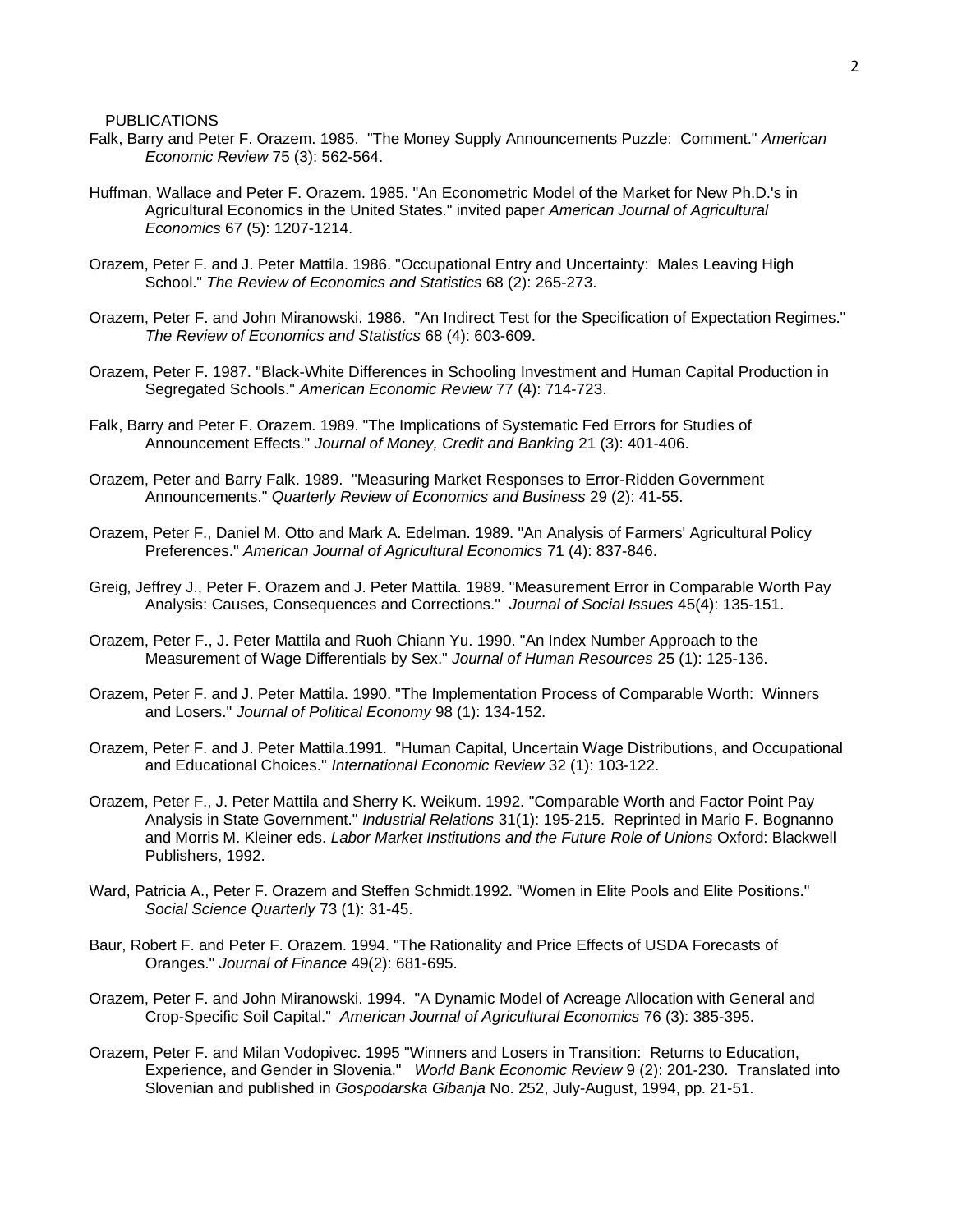- Bouillon, Marvin L., Benjamin M. Doran and Peter F. Orazem. 1995. "Human Capital Investment Effects on Firm Returns." *Journal of Applied Business Research* 12(1): 30-41.
- Orazem, Peter F. and Milan Vodopivec. 1997. "Value of Human Capital in Transition to Market: Evidence from Slovenia." *European Economic Review* 41 (3): 893-904.
- Orazem, Peter F. and Leigh Tesfatsion.1997. "Macrodynamic Implications of Income Transfer Policies for Human Capital Investment and School Effort." *Journal of Economic Growth* 2 (3):305-329.
- Orazem, Peter F. and J. Peter Mattila. 1998. "Male-Female Supply to State Government Jobs and Comparable Worth." *Journal of Labor Economics* 16 (1): 95-121.
- Huang, Tzu-Ling, J. Arne Hallam, Peter F. Orazem and Elizabeth Paterno. 1998. "Empirical Tests of Efficiency Wage Models." *Economica* 65 (257):125-143.
- Noorkoiv, Rivo, Peter F. Orazem, Allan Puur, and Milan Vodopivec. 1998. "Employment and Wage Dynamics in the Estonia Transition, 1989-1995." *The Economics of Transition* 6 (2): 481-503.
- Orazem, Peter F. 1998. "Empirical Isoquants and Observable Optima: Cobb and Douglas at Seventy." *Review of Agricultural Economics* 20 (2):489-501.
- Chen, Shih-Neng, Peter F. Orazem, J. Peter Mattila, and Jeffrey J. Greig. 1999. "Measurement Error in Job Evaluation and the Gender Wage Gap." *Economic Inquiry* 37 (2): 181-194.
- Hurley, Terrance, James Kliebenstein and Peter F. Orazem. 1999. "Structure of Wages and Benefits in the U.S. Pork Industry." *American Journal of Agricultural Economics* 81 (1):144-163.
- King, Elizabeth M. and Peter F. Orazem. 1999. "Evaluating Education Reforms: Four Cases in Developing Countries." *World Bank Economic Review* 13 (3): 409-414.
- Kim, Jooseop, Harold Alderman and Peter F. Orazem. 1999. "Can Private School Subsidies Increase Schooling for the Poor: The Quetta Urban Fellowship Program." *World Bank Economic Review* 13 (3):443-466.
- King, Elizabeth M., Peter F. Orazem and Darin Wohlgemuth. 1999. "Central Mandates and Local Incentives: The Colombia Education Voucher Program." *World Bank Economic Review* 13 (3):467-492
- Hurley, Terrance, James Kliebenstein and Peter F. Orazem. 2000. "An Analysis of Occupational Health in Pork Production." *American Journal of Agricultural Economics*. 82 (2):323-333.
- Orazem, Peter F. and Milan Vodopivec. 2000. "Male-Female Differences in Labor Market Outcomes During the Early Transition to Market: The Cases of Estonia and Slovenia." *Journal of Population Economics* 13 (2): 283-303.
- Alderman, Harold, Peter F. Orazem, and Elizabeth M. Paterno. 2001. "School Quality, School Cost, and the Public/Private School Choices of Low-Income Households in Pakistan." *Journal of Human Resources* 36 (2):304-326.
- So, Kim S., Peter F. Orazem and Daniel M. Otto. 2001. "The Effects of Housing Prices, Wages, and Commuting Time on Joint Residential and Job Location Choices." *American Journal of Agricultural Economics* 83 (4):1036-1048.
- Khan, Romana, Peter F. Orazem and Daniel M. Otto. 2001. "Deriving Empirical Definitions of Spatial Labor Markets: The Roles of Competing versus Complementary Growth." *Journal of Regional Science* 41 (4):735-756.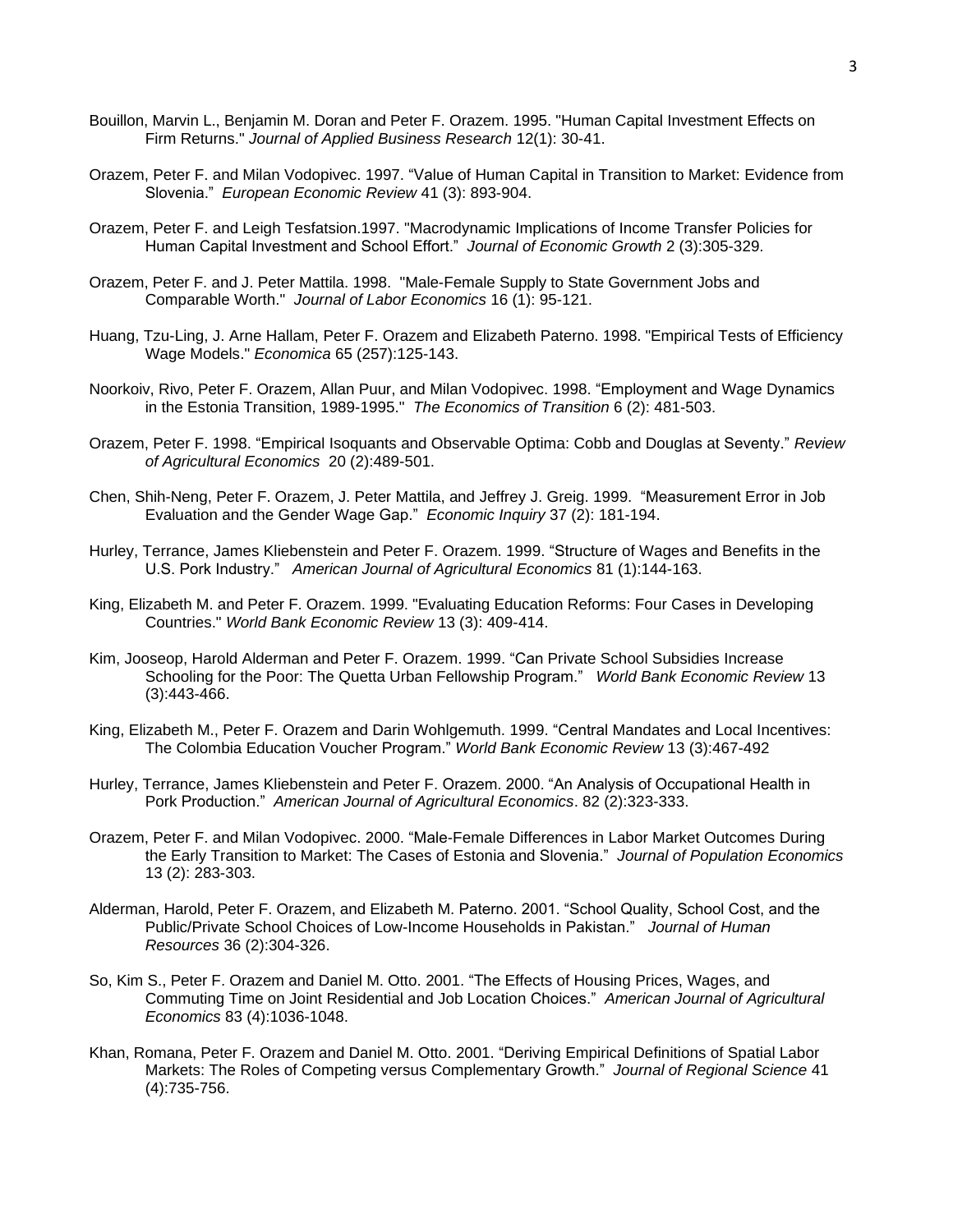- Orazem, Peter F. and J. Peter Mattila. 2002. "Minimum Wage Effects on Hours, Employment and Number of Firms: The Iowa Case." *Journal of Labor Research* 23 (1): 3-23
- Huang, Tzu-Ling, Peter F. Orazem and Darin Wohlgemuth. 2002. "Rural Population Growth, 1950-1990: The Roles of Human Capital, Industry, Structure, and Government Policy." *American Journal of Agricultural Economics* 84 (August): 615-627.
- Chen, Shih-Neng, Jason F. Shogren, Peter F. Orazem, and Thomas D. Crocker. 2002. "Prices and Health: Identifying the Effects of Nutrition, Exercise, and Medication Choices on Blood Pressure." *American Journal of Agricultural Economics* 84(4):990-1002.
- Orazem, Peter F., James D. Werbel and James McElroy. 2003. "Market Expectations, Job Search, and Gender Differences in Starting Pay." *Journal of Labor Research* 24 (2): 307-321.
- Alderman, Harold, Jooseop Kim and Peter F. Orazem. 2003. "Design, Evaluation, and Sustainability of Private Schools for the Poor: The Pakistan Urban and Rural Fellowship School Experiments." *Economics of Education Review* 22 (3):265-274.
- Lin, Chun-Hung A. and Peter F. Orazem. 2003. "Wage Inequality and Returns to Skill in Taiwan, 1978-96." *The Journal of Development Studies* 39 (5): 89-108.
- Kang, Gi Choon and Peter F. Orazem. 2003. "The Relative Importance of Aggregate and Disaggregate Shocks in Korean Business Cycles." *Journal of Asian Economics* 14 (3): 419-434.
- Lin, Chun-Hung A. and Peter F. Orazem. 2004. "A Reexamination of the Time Path of Wage Differentials in Taiwan." *Review of Development Economics* 8 (2):295-308.
- Orazem, Peter F., Marvin Bouillon and B. Michael Doran. 2004. "Long-term Attachments and Long-Run Firm Rates of Return." *Southern Economic Journal* 71 (2):314-333.
- Orazem, Peter F., Milan Vodopivec and Ruth Wu. 2005. "Worker Displacement During the Transition: Experience from Slovenia." *Economics of Transition* 13 (2): 311-340.
- Gallet, Craig A., John A. List and Peter F. Orazem.2005. "Cyclicality and the Labor Market for Economists." *Southern Economic Journal*. 72 (2):284-304.
- Kwon, Chul-Woo, Peter F. Orazem and Daniel M. Otto. 2006. "Off-farm labor supply responses to permanent and transitory farm income." *Agricultural Economics* 34(1): 59-67.
- Gunnarsson, Victoria, Peter F. Orazem and Mario Sanchez. 2006. "Child Labor and School Achievement in Latin America." *World Bank Economic Review* 20 (1):31-54.
- Artz, Georgeanne M. and Peter F. Orazem. 2006. "Reexamining Rural Decline: How Changing Rural Classifications Affect Perceived Growth" *The Review of Regional Studies* 36(2): 163-191
- Kuku, Yemisi, Peter F. Orazem and Rajesh Singh. 2007. "Computer Adoption and Returns in Transition." *Economics of Transition* 15(1) :33-56.
- Artz, Georgeanne M., Peter F. Orazem and Daniel M. Otto. 2007. "Measuring the Impact of Meat Packing and Processing Facilities in Non-metropolitan Counties: A Difference-in-Differences Approach." *American Journal of Agricultural Economics* 89 (3): 557-570.
- Song, Moohoun, Peter F. Orazem and Darin Wohlgemuth. 2008. "Returns to Graduate and Professional Education: The Roles of Mathematical and Verbal Skills by Major." *Economics of Education Review*.27(6) : 664-675.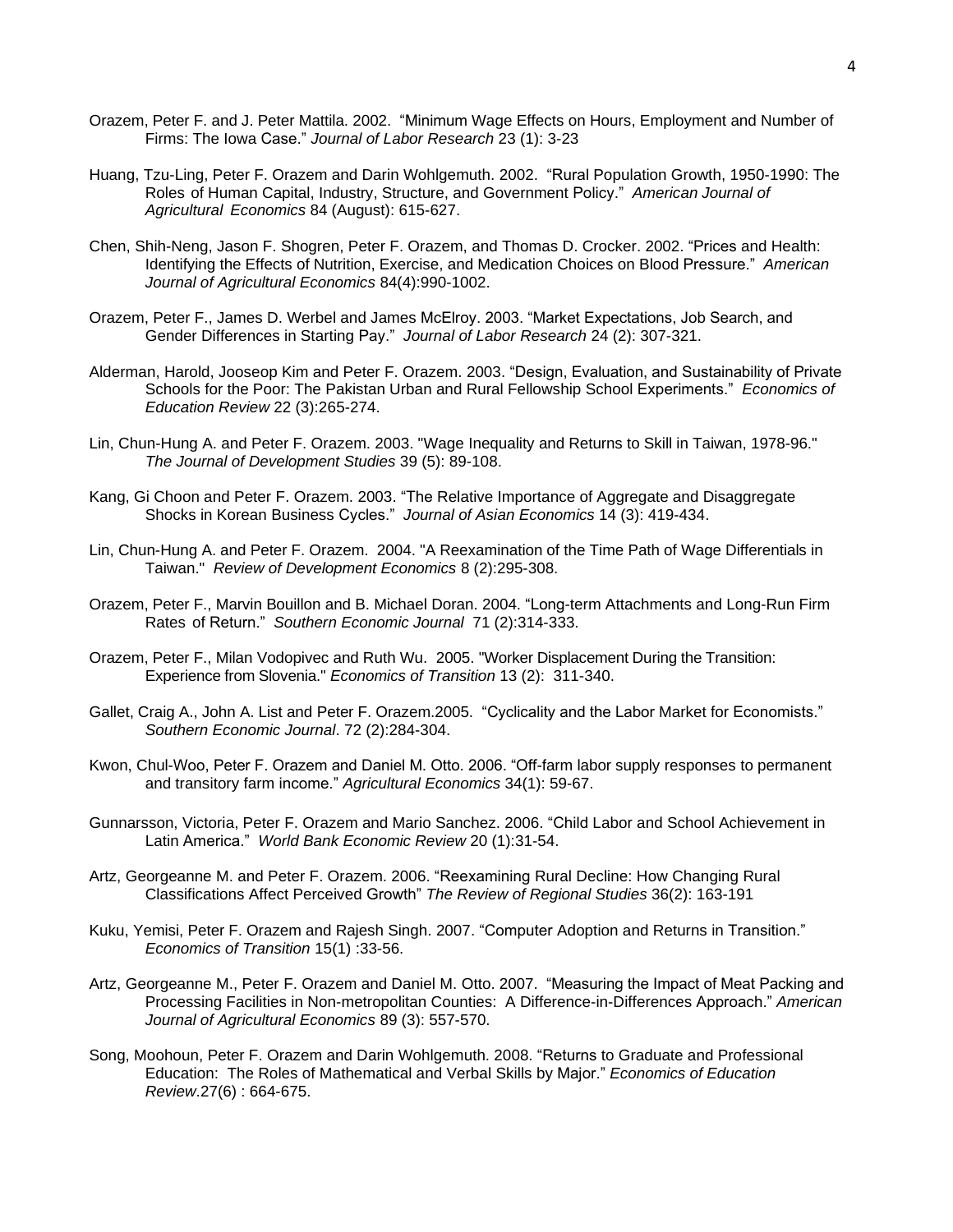- Russell, Gina, Shiva Sikdar, Mark Imerman and Peter F. Orazem. 2008. "Should I stay or should I go?: Nursing License Renewal Decisions in Iowa." *Nursing Economic\$*. 26(6):361-373.
- Gunnarsson, Victoria, Peter F. Orazem, Mario Sanchez and Aimee Verdisco.2009. ""Does Local School Control Raise Student Outcomes?: Evidence on the Roles of School Autonomy and Parental Participation." *Economic Development and Cultural Change* 58(1) : 25-52.
- Orazem, Peter F. and Milan Vodopivec. 2009. "Do Market Pressures Induce Economic Efficiency: The Case of Slovenian Manufacturing, 1994-2001." *Southern Economic Journal* 76(2):553-576.
- Lee, Chanyoung and Peter F. Orazem. 2010 "High School Employment, School Performance, and College Entry." *Economics of Education Review* 29 (1): 29-39.
- Lee, Chanyoung and Peter F. Orazem. 2010. "Lifetime Health Consequences of Child Labor in Brazil." In R.K.Q.Akee, E.V. Edmonds and K. Tatsiramos *eds. Child Labor and the Transition Between School and Work. Research in Labor Economics Vol 31:* 99-133.
- Artz, Georgeanne M., Rebecca Jackson, and Peter F. Orazem. 2010 "Is it a Jungle Out There?: Meat Packing, Immigrants and Rural Communities." *Journal of Agricultural and Resource Economics 35*(2):299-315.
- Yu, Li, Robert Jolly and Peter F. Orazem. 2011. "Why do rural firms live longer?" *American Journal of Agricultural Economics* 93(3): 673-692.
- Xiao, Mo and Peter F. Orazem. 2011. "Does the Fourth Entrant Make Any Difference? Entry and Competition in the Early U.S. Broadband Market." *International Journal of Industrial Organization* 29(5): 547-561.
- Yu, Li, Terrance M. Hurley, James Kliebenstein, and Peter F. Orazem. 2012. "A Test for Complementarities among Multiple Technologies that Avoids the Curse of Dimensionality." *Economics Letters* 116(3): 354-357.
- Banerjee, Ritwik, Elizabeth M. King, Peter F. Orazem, and Elizabeth M. Paterno. 2012. "Student and Teacher Attendance: The Role of Shared Goods in Reducing Absenteeism." *Economics of Education Review* 31(5):563-574.
- King, Elizabeth M., Claudio E. Montenegro and Peter F. Orazem. 2012. "Economic Freedom, Human Rights, and the Returns to Human Capital: An Evaluation of the Schultz Hypothesis." *Economic Development and Cultural Change* 61(1): 39-72.
- Yu, Li, Terrance M. Hurley, James Kliebenstein, and Peter F. Orazem. 2012. "Firm Size, Technical Change And Wages In The Pork Sector, 1990 -2005." *Journal of Agricultural and Resource Economics* 37(2):263–279
- Premkumar, Deepak, Austin Quackenbush, Georgeanne Artz, and Peter Orazem. 2013. "If You Build it, Will They Come?: Fiscal Federalism, Local Provision of Public Tourist Amenities, and the Vision Iowa Fund." *The Review of Regional Studies* 43( 2, 3): 155-173.
- Yu, Li, Peter F. Orazem and Robert W. Jolly. 2014. "Entrepreneurship over the Business Cycle." *Economics Letters* 122 (2): 105–110.
- Artz, Georgeanne M., Kevin L. Kimle and Peter F. Orazem. 2014. "Does the Jack of All Trades Hold the Winning Hand?: Comparing the role of specialized versus general skills in the returns to an agricultural degree." *American Journal of Agricultural Economics* 96(1):193-212.
- Yu, Li, and Peter F. Orazem. 2014. "O-Ring Production on U.S. Hog Farms: Joint Choices of Farm Size, Technology, and Compensation." *Agricultural Economics* 45(4): 431-442.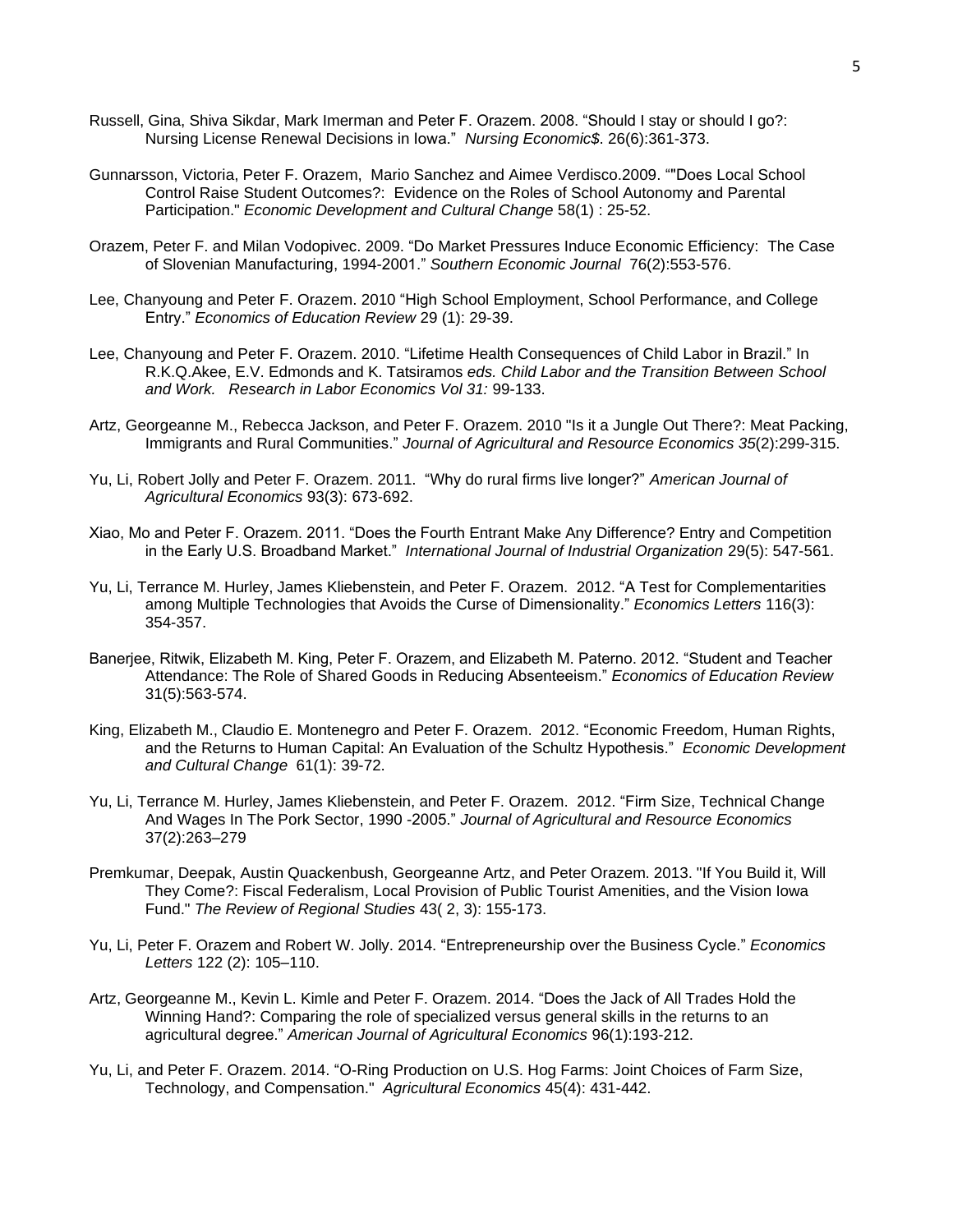- Rosas-Perez, Juan F and Peter F. Orazem. 2014. "Is Self-Sufficiency for Women's Collegiate Athletics a Hoop Dream?: Willingness to Pay for Men's and Women's Basketball Tickets." *Journal of Sports Economics 15 (6): 579-600.*
- Cho, Insoo and Peter F. Orazem. 2014. "Are nonprofit entrepreneurs also Jacks-of-all-Trades?" *IZA Journal of Labor Economics 3 (July): 1-15.*
- Abidoye, Babatunde, Peter F. Orazem and Milan Vodopivec. 2014. "Mandatory Costs By Firm Size Thresholds: Firm Location Growth And Death In Sri Lanka." *IZA Journal of Labor and Development* 3(36):1-20.
- Artz, Georgeanne M., Insoo Cho, Zizhen Guo, Younjun Kim, Peter F. Orazem, and Li Yu. 2015. "Eighty Years of Research on Rural Economic Development, Agglomeration, Migration, Commuting, Income, Innovation and Entrepreneurship: The Iowa State Human Capital Tradition." *AgBioForum*18(3)*:* 243- 251*.*
- Yu, Li, Robert W. Jolly and Peter F. Orazem. 2015. "Once an Entrepreneur, Always an Entrepreneur? The Impacts of Skills Developed Before, During and After College on Firm Start-ups." *IZA Journal of Labor Economics* 4(9): 1-27.
- Artz, Georgeanne M., Younjun Kim and Peter F. Orazem. 2016. ""Does agglomeration matter everywhere?: New firm location decisions in rural and urban markets." *Journal of Regional Science* 56(1): 72-95.
- Kuku, Oluyemisi, Peter F. Orazem, Sawkut Rojid, and Milan Vodopivec. 2016. "Training Funds and the Incidence of Training: The Case of Mauritius." *Education Economics* 24(3): 280 – 299.
- Artz, Georgeanne, Kevin Duncan, Arthur Hall and Peter F. Orazem. 2016. "Do State Business Climate Indicators Explain Relative Economic Growth at State Borders?" *Journal of Regional Science* 56(3): 395-419.
- King, Elizabeth M. King, Peter F. Orazem, and Elizabeth M. Paterno. 2016. "Promotion with and without Learning: Effects on Student Enrollment and Dropout Behavior." *World Bank Economic Review* 30(3): 580-602.
- Keng, Shao-Hsun, Chun-Hung Lin and Peter F. Orazem. 2017. "Expanding College Access in Taiwan, 1978–2014: Effects on Graduate Quality and Income Inequality." *Journal of Human Capital* 11(1): 1-34.
- Kim, Younjun, and Peter F. Orazem. 2017. "Broadband Internet and New Firm Location Decisions in Rural Areas." *American Journal of Agricultural Economics* 99(1): 285-302.
- Cho, Insoo, Peter F. Orazem and Tanya Rosenblatt. 2018. "Are Risk Attitudes Fixed Factors or Fleeting Feelings?" *Journal of Labor Research.* 39 (2): 127–149.
- Hoque, Mohammad Mainul, Elizabeth King, Claudio E. Montenegro, and Peter F. Orazem. 2019. "Revisiting the Relationship between Longevity and Lifetime Education: Global Evidence from 919 Surveys." *Journal of Population Economics 32*(2): 551-589.
- Keng, Shao-Hsun and Peter F. Orazem. 2019. "Performance Pay, the Marriage Market and Rising Income Inequality in Taiwan." *Review of Economics of the Household* 7(3): 969-992.
- Rosas, Francisco, Santiago Acerenza, and Peter F. Orazem. 2020. "Optimal pricing strategies for a cluster of goods: Own- and cross-price effects with correlated tastes." *Applied Economics* 52(7):742-755.
- Kuchibhotla, Murali, Peter F. Orazem and Sanjana Ravi. 2020. The Scarring Effects of Youth Joblessness in Sri Lanka." *Review of Development Economics.* 24(1):269-287.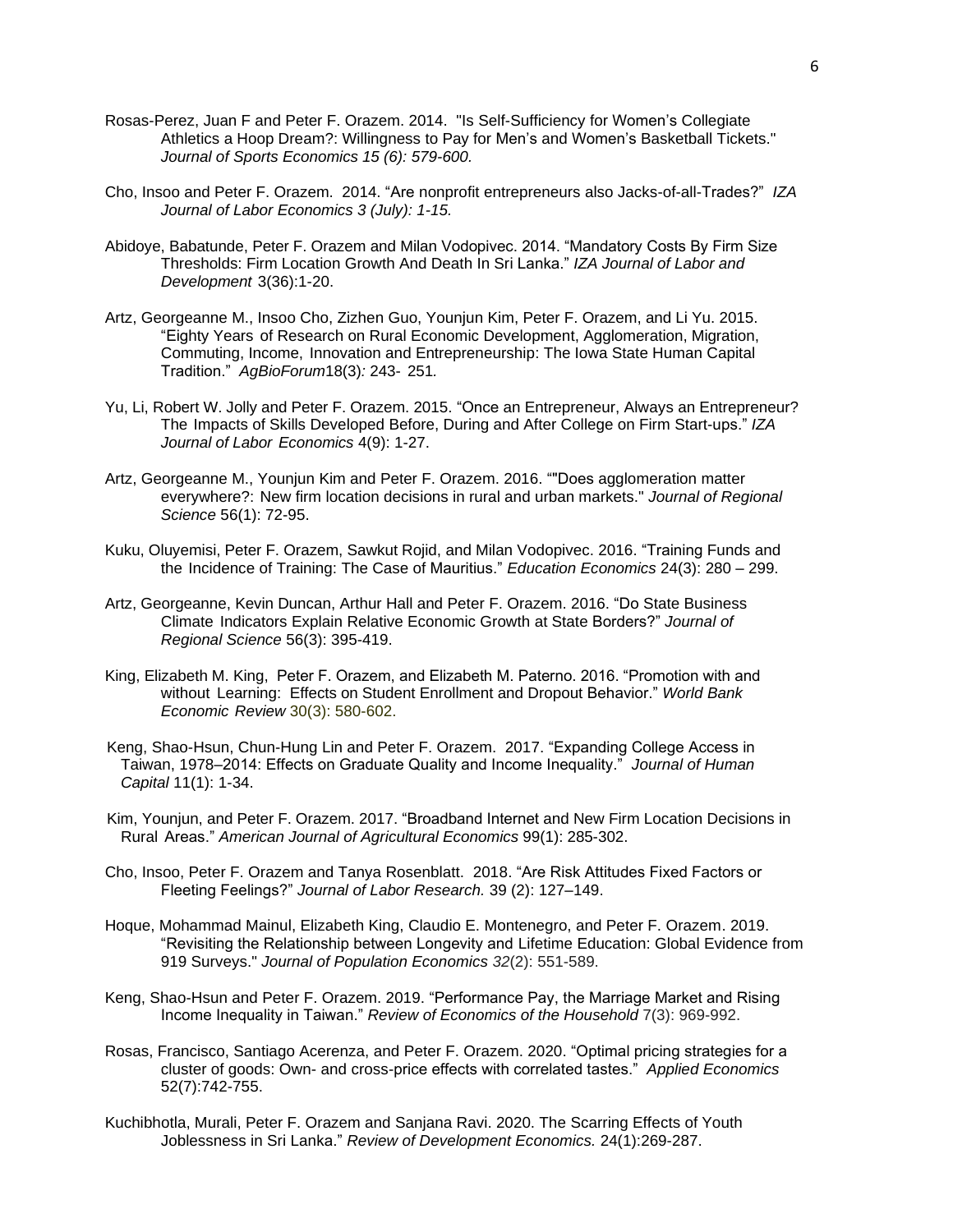- Artz, Georgeanne M., Liesl Eathington, Jasmine Francois, Melvin Masinde and Peter F. Orazem. 2020. "Churning in Rural and Urban Retail Markets." *The Review of Regional Studies* 50:110- 126.
- Orazem, Peter F. and Thu Tran. 2020. "When numbers lie: Using data to influence rather than inform opinions and resource allocation." *Journal of Regional Analysis and Policy* 50(1): 16-28.
- Healy, Gerald T. III, Jing Ru Tan, and Peter F. Orazem. 2020. "Measuring Market Power in Professional Baseball, Basketball, Football and Hockey." *The American Economist.* 65(2): 214-231.
- Artz, Georgeanne M., Younjun Kim, Peter F. Orazem, and Peter Han. 2021. "Which small towns attract start-ups and why? Twenty years of evidence from Iowa." *American Journal of Agricultural Economics* 103(2):703-720.
- Wilson, Kyle, Mo Xiao, and Peter F. Orazem. 2021. Entry Threat, Entry Delay, and Internet Speed: The Timing of the U.S. Broadband Rollout." *Journal of Economics and Management Strategy* 30(1):3-44.
- Cho, Insoo and Peter F. Orazem. 2021 "How Endogenous Risk Preferences and Sample Selection Affect Analysis of Firm Survival." Forthcoming, *Small Business Economics*
- Laporšek, Suzana, Peter F. Orazem, Milan Vodopivec, and Matija Vodopivec. 2021. "Winners and Losers after 25 Years of Transition: Decreasing Inequality in Slovenia." Forthcoming, *Economic Systems.*
- Gansemer-Topf, Ann M., Peter F. Orazem and Darin R. Wohlgemuth. 2021. "Do Liberal Arts Colleges Maximize Profit?". *Southern Economic Journal* 88 (1): 274-294.
- Roy, Soumyadip and Peter F. Orazem. 2021. "Active Leisure, Passive Leisure and Health." Forthcoming, *Economics and Human Biology.*

## REVISION REQUESTED

- Malacarne, Janet Horsager, Georgeanne M. Artz, and Peter F. Orazem. 2017. "Agricultural Production and Technical Change Around the World, 1961-2010."
- Laporšek, Suzana, Peter F. Orazem, Milan Vodopivec, and Matija Vodopivec. "Long-term responses to large minimum wage shocks: sub-minimum and super-minimum workers in Slovenia." Resubmitted.
- Schneekloth, Skyler, Katherine Lacy, and Peter F. Orazem. 2021. "Measuring the American Farm Size Distribution."

#### **BOOK**

- Orazem, Peter F. Guilherme Sedlacek and Zafiris Tzannatos, *Child Labor and Education in Latin America: an Economic Perspective*, Palgrave-MacMillan, 2009.
- The book is composed of 12 chapters plus the introduction. Orazem contributed to the following
	- Orazem, Peter F. Orazem, Guilherme Sedlacek, and Zafiris Tzannatos. *Child Labor and Education in Latin America.* Introduction.
	- Gunnarsson, Victoria, Peter F. Orazem, and Guilherme Sedlacek. *Changing Patterns of Child Labor around the World since 1950: The Roles of Poverty, Parental Literacy, and Agriculture.*  Chapter 1
	- Côrtes Neri, Marcelo, Emily Gustafsson-Wright, Guilherme Sedlacek, and Peter F. Orazem. *The Responses of Child Labor, School Enrollment, and Grade Repetition to the Loss of Parental Earnings in Brazil, 1982–1999*. Chapter 3.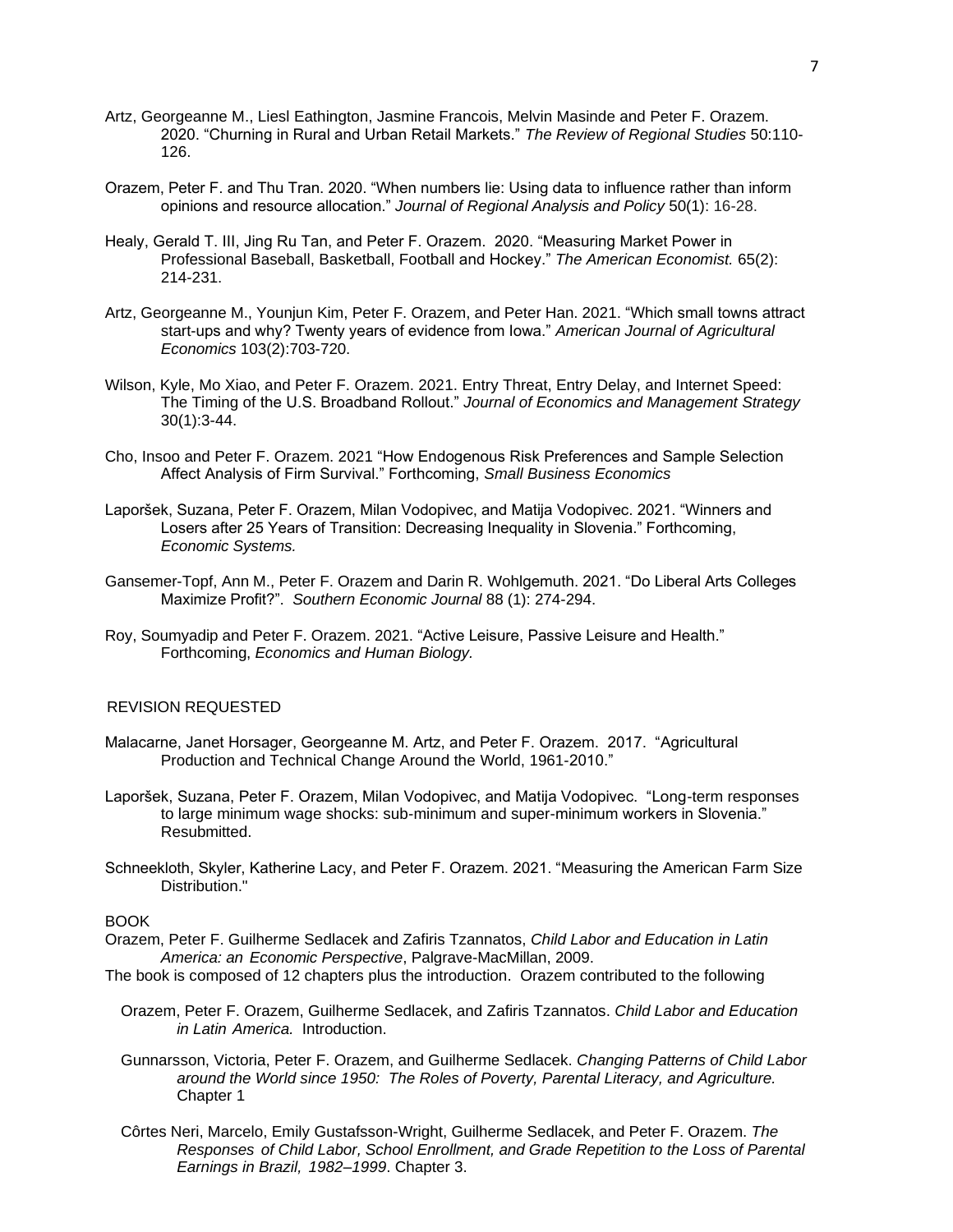- Ilahi, Nadeem, Peter F. Orazem, and Guilherme Sedlacek. *How Does Working as a Child Affect Wages, Income, and Poverty as an Adult?*. Chapter 5
- Sánchez, Mario A., Peter F. Orazem, and Victoria Gunnarsson. *The Impact of Child Labor Intensity on Mathematics and Language Skills in Latin America*. Chapter 7
- Yap, Yoon-Tien, Guilherme Sedlacek, and Peter F. Orazem. *Limiting Child Labor through Behavior-based Income Transfers: An Experimental Evaluation of the PETI Program in Rural Brazil*. Chapter 9.
- Tzannatos, Zafiris, Peter F. Orazem, and Guilherme Sedlacek. *Policy Options to Eradicate Child Labor and Promote Education in Latin America*. Chapter 12.

#### BOOK CHAPTERS

- Orazem, Peter F. and J. Peter Mattila. 1989. "Comparable Worth and the Structure of Earnings: The Iowa Case," in *Pay Equity: Empirical Inquiries* edited by Robert Michael, Heidi Hartmann and Brigid O'Farrell, Washington, D.C.: National Academy Press: 179-199.
- Huffman, W.E. and P.F. Orazem. 2007. "Agriculture and Human Capital in Economic Growth: Farmers, Schooling and Health." Chapter 43 in R. E. Evenson and P. Pingali eds. *Handbook of Agricultural Economics Volume 3.* Amsterdam: North Holland: 2281-2341.
- Orazem, Peter F. 2007. "Lack of Education." Chapter 14 in Bjorn Lomborg, ed. *Solutions for the World's Biggest Problems: Costs and Benefits*, Cambridge: Cambridge University Press. 2007: 241-262.
- Orazem, Peter F. and Elizabeth M. King. 2008. "Schooling in Developing Countries: The Roles of Supply, Demand and Government Policy." Chapter 55 in T. P. Schultz and John Strauss, eds. *Handbook of Development Economics, Volume 4.* Amsterdam: North Holland: 3475- 3559.
- Orazem, Peter F., Paul Glewwe, and Harry Patrinos.2009. "The Benefits and Costs of Alternative Strategies to Improve Educational Outcomes." Chapter 4 in Bjorn Lomborg, ed. *Global Crises, Global Solutions, 2 nd ed.* Cambridge: Cambridge University Press: 180-214.
- Orazem, Peter F. 2013. "Education: The Case for Improving School Quality and Student Health as a Development Strategy." Chapter 5 in Bjorn Lomborg, ed. *Global Problems, Smart Solutions.* Cambridge: Cambridge University Press: 273-304.
- Artz, Georgeanne M., Zizhen Guo and Peter F. Orazem. 2018. "Location, Location, Location: Place-Specific Human Capital, Rural Firm Entry and Firm Survival." in C Karlsson, A. Cornett, and T. Wallin, eds. *Globalization, International Spillovers and Sectoral Changes: Implications for Regions and Industries.* Edward Elgar Publishing.
- Orazem, Peter F., and Soumyadip Roy. 2021. "How job creation, job destruction, and match capital improve worker outcomes." Forthcoming in Joshua Hall and Alice Louise Kassens, eds. *Living Together Better: Today versus Tomorrow*

## BOOK REVIEWS

- Orazem, Peter F. 1995. "Comparable Worth and Gender Discrimination: An International Perspective," by Morley Gunderson, *Industrial and Labor Relations Review* 49(1): 182-3.
- Orazem, Peter F. 1999. "Intrahousehold Resource Allocation in Developing Countries: Models, Methods, and Policy," edited by Lawrence Haddad, John Hoddinott, and Harold Alderman. *American Journal of Agricultural Economics* 81(2):480-2.
- Orazem, Peter F. 2009.. "Economic Facts and Fallacies," by Thomas Sowell, *The Review of Higher Education*,32 (3): 431-432.

## OTHER PUBLICATIONS

Daniel Otto, Peter Orazem and Wallace Huffman, "Community and Economic Impacts of the Iowa Hog Industry in C. Phillip Baumel ed*., Iowa's Pork Industry-Dollars and Scents*. Ames IA: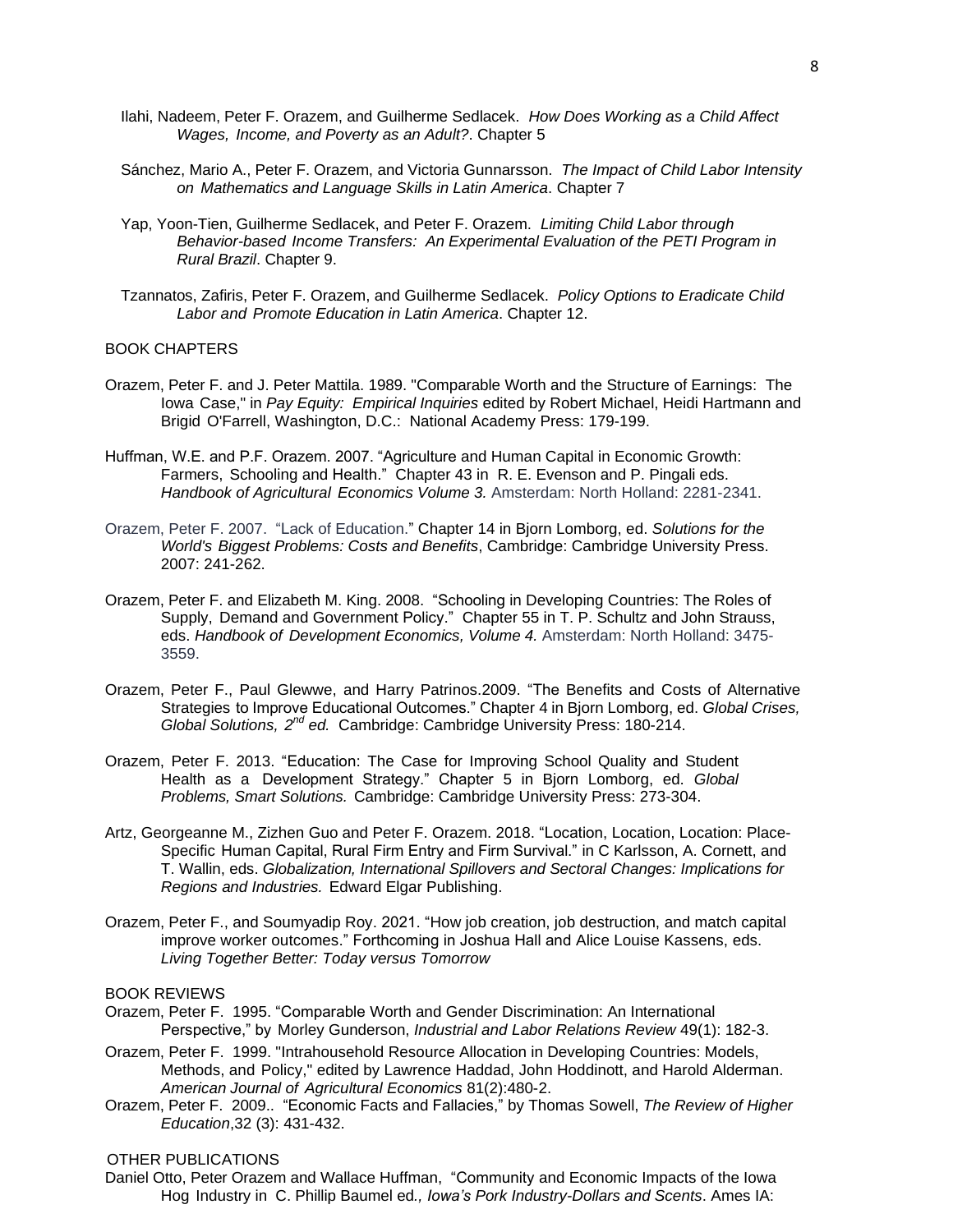Iowa State University Agriculture and Home Economics Extension, January 1998, pp. 25-28.

- Peter F. Orazem, "The Urban and Rural Fellowship School Experiments in Pakistan: Design, Evaluation, and Sustainability" *EdInvest News* August 2000. [http//www.worldbank.org/edinvest/Orazem.doc](http://www.worldbank.org/edinvest/Orazem.doc)
- Terrance Hurley, James Kliebenstein, Peter Orazem and Dale Miller, "Decade of Employment Data Marks Pork Industry Changes." *National Hog Farmer* (June 15, 2000):E2-E7.
- Terrance Hurley, James Kliebenstein, Peter Orazem and Dale Miller, "Employee Rosters Rise; Wages Climb More than 50%." *National Hog Farmer* (June 15, 2000):E7-E15
- Terrance Hurley, James Kliebenstein, Peter Orazem and Dale Miller, "Work Environment, Time Off Lead Job Satisfaction List" *National Hog Farmer* (June 15, 2000):E16-EE22.
- Terrance Hurley, James Kliebenstein, Peter Orazem and Dale Miller, "Looking for a Job, Finding the Right Employee." *National Hog Farmer* (June 15, 2000):E24-E29.
- Orazem, Peter F. "A Tale of Two Iowas." in *Year 2 Report: Perspectives on the State of Iowa's Future* published by Iowans for a Better Future. November 2002. [http://betteriowa.nolasoft.com/whatwedo/annualreport\\_pdfs/Year2Report-Part4-](http://betteriowa.nolasoft.com/whatwedo/annualreport_pdfs/Year2Report-Part4-PeterOrazem.pdf) [PeterOrazem.pdf](http://betteriowa.nolasoft.com/whatwedo/annualreport_pdfs/Year2Report-Part4-PeterOrazem.pdf)
- Orazem, Peter F. "Slow Growth and the Kansas Productivity Puzzle," *Kansas Policy Review* 26 (Fall 2004): 1- 9.
- Terrance Hurley, James Kliebenstein, Peter Orazem and Dale Miller. "Industry Survey Tracks Employment Trends." *National Hog Farmer* (June 15, 2005):E3-E7.
- Terrance Hurley, James Kliebenstein, Peter Orazem and Dale Miller. "Employee Rosters Rise; Wages on the Upswing." *National Hog Farmer* (June 15, 2005):E8-E15.
- Terrance Hurley, James Kliebenstein, Peter Orazem and Dale Miller. "Work Environment Tops Employee Priority Lists." *National Hog Farmer* (June 15, 2005):E18-23.
- Terrance Hurley, James Kliebenstein, Peter Orazem and Dale Miller. "Employees, Employers Search for the Right Fit." *National Hog Farmer* (June 15, 2005):E24-31.
- Peter F. Orazem. "Benefits and Costs of the Education Targets for the Post-2015 Development Agenda." *Post 2015 Consensus Working Paper [http://www.copenhagenconsensus.com//publication/post-2015-](http://www.copenhagenconsensus.com/publication/post-2015-) consensus-educationperspective-orazem*
- Artz, Georgeanne M., Zizhen Guo, and Peter F. Orazem. 2016. "Location, Location, Location: Place-Specific Human Capital, Rural Firm Entry and Firm Survival." *Agricultural Policy Review* (Winter)*.*
- Orazem, Peter F, Greg Traxler, and Nicholas Kalaitzandonakes. 2015. "Introduction: Essays in Honor of Wallace Huffman." *AgBioForum* 18(3):239 – 242.
- Premkumar, Deepak, Dave Jones, and Peter F. Orazem. 2017. "Hospital Closure and Hospital Choice: How Hospital Quality and Availability will Affect Rural Residents." *Agricultural Policy Review* (Winter)*.*
- Orazem, Peter F., Georgeanne M. Artz, Yulong Chen, Liyuan Ma. 2019. "What Affects Firm Location and Firm Employment at State Borders?" *Agricultural Policy Review*  (Spring)*.*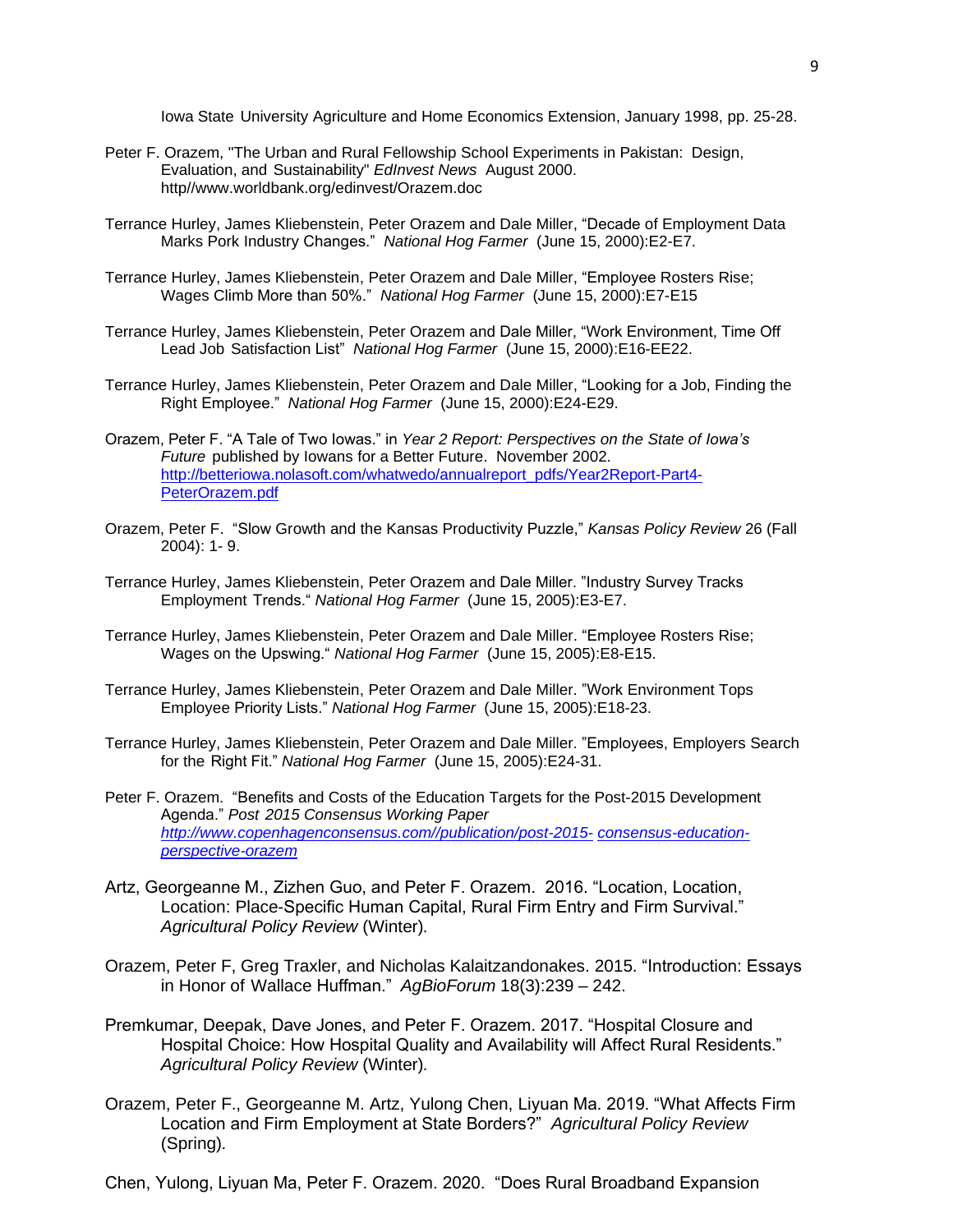Encourage Firm Entry?" *Agricultural Policy Review* (Spring)*.*

Chen, Yulong, Liyuan Ma, Peter F. Orazem. 2021. "Minimum Wages and Rural and Urban Firm Entry and Exit." *Agricultural Policy Review*, (Winter).

### WORKING PAPERS

- McPhail, Joseph E., Peter F. Orazem, Rajesh Singh, and Rick Stammer. 2020 "State Marginal Tax Rates and State Capital per Worker."
- Artz, Georgeanne M., John J. Green, and Peter F. Orazem. 2020. "College Quality as Revealed by Willingness-to-Pay for College Graduates."
- Rodin, Aimee, Peter F. Orazem, and Cassandra Wirth. 2020. "Common and Idiosyncratic Variation in Metropolitan Prices and Budget Shares: 1987-2016."
- Premkumar, Deepak,Dave Jones, and Peter F. Orazem. November 2016. "Hospital Closure and Hospital Choice: How Hospital Quality and Availability will Affect Rural Residents."
- Artz, Georgeanne M., Mainul Hoque, Peter F. Orazem, and Urja Shah. 2020. "Urban-Rural Wage Gaps, Inefficient Labor Allocations, and GDP per Capita."
- Artz, Georgeanne M., Zizhen Guo and Peter F. Orazem. December 2016. "Idiosyncratic Match Capital, Firm Location, and Firm Survival in Thick and Thin Markets."
- Morton, Joel, Peter F. Orazem, Tanya Rosenblatt, Carolyn Cutrona, Zlatan Krizan, James M. McCormick, Sarah Nusser. "Can Social Norms Motivate Employee Conservation Efforts?" September 2015.
- Falk, Barry and Peter F. Orazem. "A Theory of Future's Market Responses to Government Crop Forecasts," December, 1984, ISU Staff Paper No. 150.
- Orazem, Peter F. and J. Peter Mattila. "The Impact of the Minimum Wage Law on the Employment, Occupational Choice, and School Enrollment Decisions of Graduating High School Seniors," University of Wisconsin IRP Discussion Paper #812-86, August 1986.
- Orazem, Peter F. And J. Peter Mattila. "The Impact of Minimum Wages on Rural Retail and Service Sector Labor Markets." Final Report on USDA Grant #92-37401-8284.
- Kim, Jooseop, Harold Alderman and Peter F. Orazem. "Can Cultural Barriers be Overcome in Girls' Schooling?: The Community Support Program in Rural Balochistan." The World Bank Impact Evaluation of Education Reforms Working Paper Series, #10. May 1998.
- Gunnarsson, Victoria and Peter F. Orazem. "Child Labor, School Attendance and Academic Performance: A Review." ILO/IPEC Working Paper. October 2003.

Orazem, Peter F. An Evaluation of the State of Iowa Revenue Forecasts, 1995 – 2017. December 2017.

### ASSOCIATIONS

American Economics Association Society of Labor Economists Midwest Economic Association Phi Beta Kappa

REFEREE (Journals, Books, Research Proposals and Faculty Promotion) Journals: *Adaptive Behavior; Agricultural Economics; American Economic Journal: Applied Economics; The American Economic Review; The American Economist; American Education*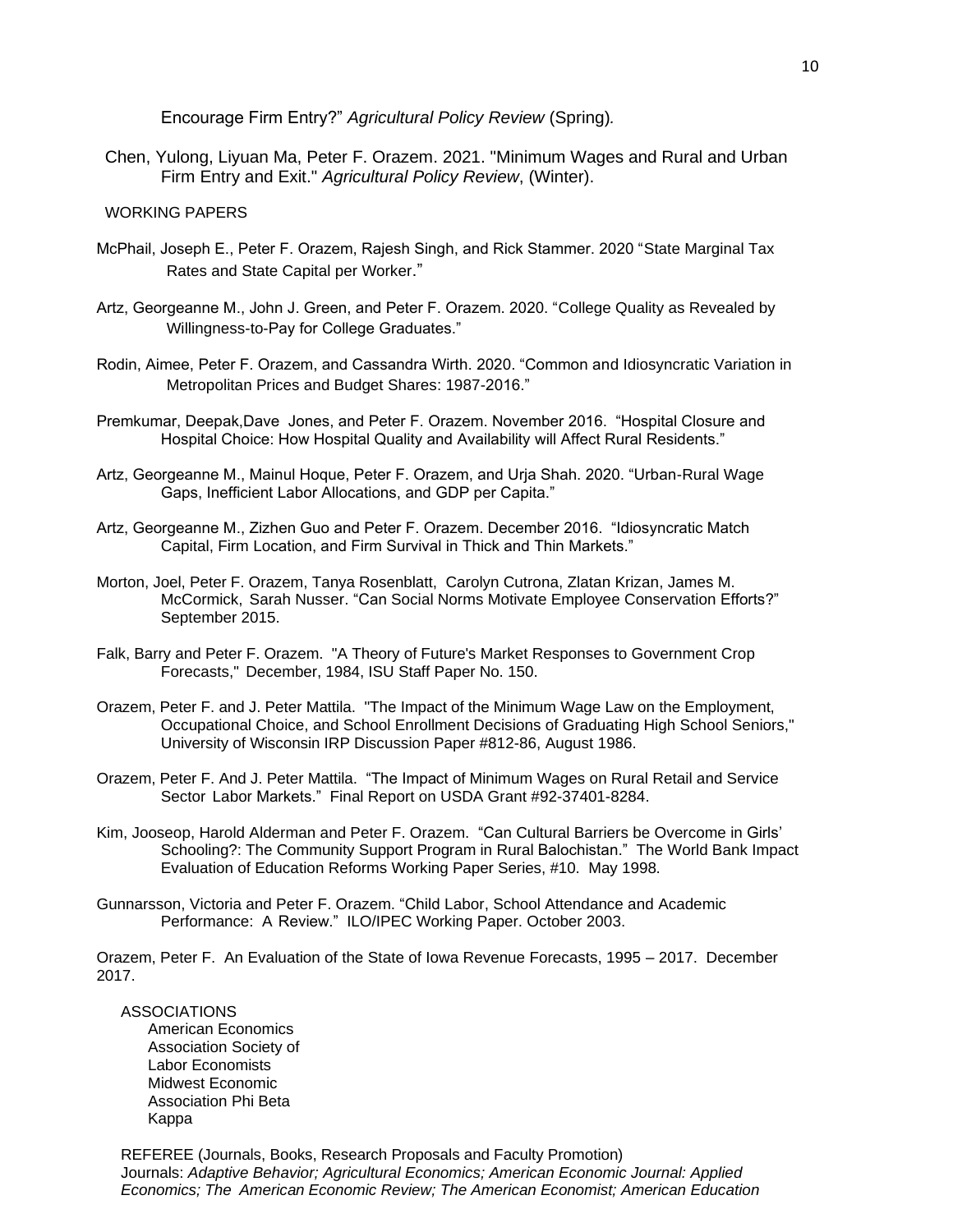*Research Journal; American Journal of Agricultural Economics; American Sociological Review; Berkeley Electronic Journals; Bulletin of Economic Research; Canadian Journal of Economics; Canadian Journal of Agricultural Economics; Children,Youth and Environments; Cogent Economics and Finance; Comparative Education Review, Contemporary Economic Policy; Defense Economics; Diaspora, Indigenous, and Minority Education; Economic Development and Cultural Change; Economic Inquiry; Economic Journal; Economic Modelling; Economic Systems; Economics of Education Review; Economics of Planning; Economics of Transition; Education Economics; Europe-Asia Studies; European Review of Agricultural Economics; European Economic Review; European Journal of Political Economy; Food Policy; Growth and Change; Habitat International; Human Resource Management Journal; Industrial and Labor Relations Review; Industrial Relations; International Economic Review; International Journal of Business and Economics; International Journal of Educational Research; International Journal of Educational Development; International Journal of Manpower; Journal of African Economies; Journal of Agribusiness; Journal of Agricultural and Applied Economics; Journal of Agricultural and Resource Economics; Journal of Agricultural Science and Technology; Journal of Applied Econometrics; Journal of Asian Public Policy; The Journal of Business; Journal of Business Venturing; Journal of Comparative Economics; Journal of Development Economics; Journal of Development Effectiveness; Journal of Development Studies; Journal of Economic Education; Journal of Economic Studies; Journal of Environmental Economics and Management; Journal of Geography and Regional Planning; Journal of Hospitality Management and Tourism; Journal of Human Resources; Journal of Labor Economics; Journal of Money, Credit, and Banking; Journal of Policy Analysis and Management; Journal of Political Economy; Journal of Public Economic Theory; Journal of School Choice; Labour Economics; Land Economics, Latin American Research Review, Nature Communications Oxford Development Studies; Papers in Regional Science; Public Choice; Quarterly Journal of Economics; Journal of School Choice; Regional Studies, Regional Science; Research in Labor Economics; Resource and Energy Economics, Review of Agricultural Economics; Review of Agricultural and Environmental Studies; The Review of Economics and Statistics; Review of Economics of the Household; Review of Income and Wealth; SAGE Open; Scottish Journal of Political Economy; Small Business Economics; The Social Science Journal; Social and Economic Studies; Social Forces; Social Science Research; Southern Economic Journal; Sustainability; Urban Studies; The World Bank Economic Review; World Development*

Books: Dryden Press; Harper Collins; Pearson-Addison Wesley; Princeton University Press; Worth Publishing.

Agencies: National Science Foundation; American Agricultural Economics Association (Summer meeting); U.S. Department of Agriculture NRI grants, Slovenian Research Agency,CERGE-EI/Global Development Network; Joint SOLE/Midwest Economics Association; Midwest International Economic Development Conference. Economic & Social Research Council (UK); The World Bank Research Committee; National Research Foundation, South Africa.

Universities: Chinese University of Hong Kong; Fatima Jinnah Women University; Georgia Institute of Technology; Hamilton College; Idaho State University; Institute of Business Administration, Karachi; Keele University; Lahore University of Management Sciences; Macalester College; Montana State University; Oregon State University; Quaid-I-Azam University--Islamabad, Pakistan; University of Aberdeen; University of Alberta; University of Arizona; University of Colorado at Denver; University of Louisville, University of Minnesota; University of Missouri; University of St. Thomas; University of South Florida; University of Wisconsin; Vanderbilt University; West Virginia University.

## EXTERNAL GRANTS AND CONTRACTS

| 1985    | Small Grant, University of Wisconsin Institute for Research on Poverty    |
|---------|---------------------------------------------------------------------------|
|         | \$9,000 (with J. Peter Mattila)                                           |
| 1986-87 | National Research Council \$17,598 (with J. Peter Mattila) 1990-92        |
|         | National Science Foundation \$89,702 (with J. Peter Mattila)              |
| 1992    | Participant in Iowa State University's USAID-funded Management Training   |
|         | and Economic Education program with 3 agricultural universities on        |
|         | Czechoslovakia, June 8-26, 1992.                                          |
| 1992-95 | USDA National Competitive Research Initiative Grants Program \$116,353    |
|         | (with J. Peter Mattila)                                                   |
| 1992-94 | ISU Special Grant to study tuition and enrollment, \$7,594 (with J. Peter |
|         | Mattila and Marvin Hayenga)                                               |
|         |                                                                           |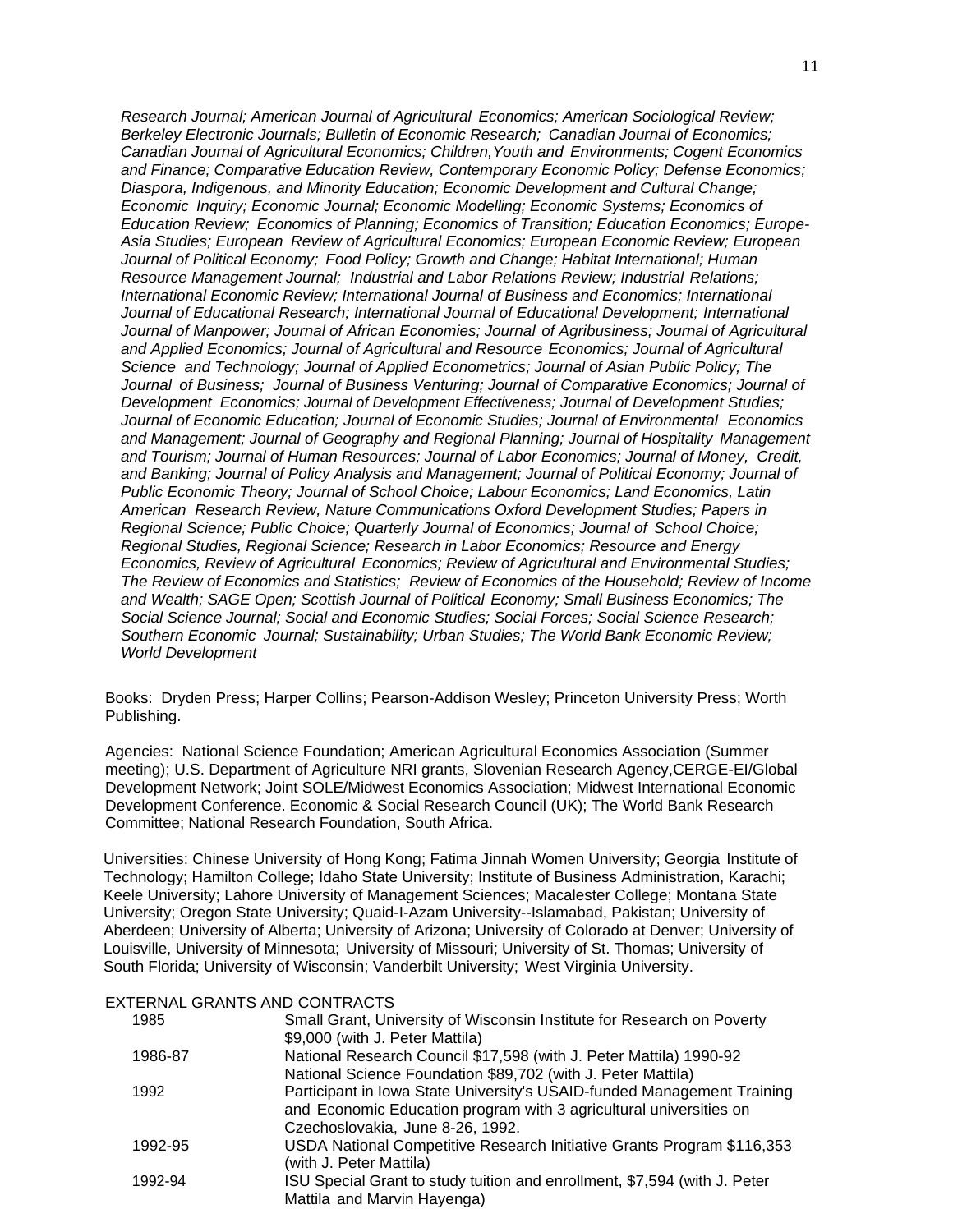| 1993              | USDA Cooperative Grant to study interaction between acreage allocation     |
|-------------------|----------------------------------------------------------------------------|
|                   | and soil productivity, \$9,000 (with John Miranowski).                     |
| 1994-97           | World Bank, \$58,408.80, Project to Study Impact Evaluation of             |
|                   | Educational Decentralization and Privatization Projects, Colombia,         |
|                   | Pakistan, Peru and Tanzania                                                |
| 1995              | World Bank, \$10,000, Study of Student and Teacher Absenteeism in          |
| Pakistan 1995-97  | World Bank, \$27,200, Labor Market Adjustment in Estonia                   |
| 1995              | World Bank, \$11,201, Study of Student and Teacher Absenteeism in          |
|                   | Pakistan, extension                                                        |
| 1995              | National Pork Producers Council, \$9,600, "The Economics of                |
|                   | Environmental Health and Safety in Iowa Swine Production" with             |
|                   | Terry Hurley and Jim Kliebenstein                                          |
| 1996              | National Pork Producers Council, \$17,600, "Labor Rates and Fringe         |
|                   | Benefits in the U.S. Swine Production Industry" with Terry Hurley and      |
|                   | Jim Kliebenstein                                                           |
| 1998-9            | World Bank, \$4,000, Analysis of the Balochistan Rural Girls' Fellowship   |
| Program 1999-2000 | USDA/NSF, \$18,000, "Analysis of the 1997 Survey of Earned Doctorates".    |
| 1999-2000         | National Pork Producers Council, \$33,725, "Labor Rates and Fringe         |
|                   | Benefits in the U.S. Swine Industry: Analysis of the 2000 NPPC Labor       |
|                   | Survey."                                                                   |
| $2001 -$          | World Bank, \$31,000 "Child Labor in Latin America"                        |
| 2003              | William Davidson Institute \$10,000. "Do Market Pressures Induce           |
|                   | Economic Efficiency"                                                       |
| 2003              | International Labour Organization.\$8,000 "Child Labor,                    |
|                   | Attendance and Achievement".                                               |
| 2004-2005         | University of Kansas, \$127,500. "Center for Applied                       |
|                   | Economics, Koch Professorship"                                             |
| 2004-2005         | State of Iowa, Center for Health Workforce Planning \$33,000. "Nurse       |
|                   | Labor Market Analysis." With Mark Imerman and Daniel Otto                  |
| 2005-2006         | USDA \$28,000. "Labor Organization and Technology Adoption on Hog          |
|                   | Farms" with Terry Hurley and Jim Kliebenstein                              |
| 2005              | National Pork Board/Primedia Business. \$40,000. "Labor Rates and          |
|                   | Fringe Benefits in the U.S. Swine Production Industry" with Terry          |
|                   | Hurley and Jim Kliebenstein                                                |
| 2005-2006         | World Bank. \$23,902. "The World Development Report 2007:                  |
|                   | Development For (and By) The Next Generation"                              |
| 2006              | State of Iowa, Center for Health Workforce Planning "Nurse Labor           |
|                   | Market Analysis." \$36,000. With Mark Imerman.                             |
| 2009              | School to Work Transition in Sri Lanka, The World Bank \$7,000.            |
|                   | (contract)                                                                 |
| 2010              | Firm Responses to Training Subsidies in Mauritius, The World Bank          |
|                   | \$7,000. (contract)                                                        |
| 2011              | Linked Employer-Employee Data in Botswana, The World Bank,                 |
|                   | \$23,000. (contract)                                                       |
| 2013              | Free Enterprise Case Studies, The Charles Koch Foundation,                 |
|                   | \$6,500.                                                                   |
| 2014-15           | State Taxes and Economic Outcomes at State Borders, The                    |
|                   | Charles Koch Foundation \$13,000.                                          |
| 2014-15           | Undergraduate Research on Entrepreneurship and Economic Policy, The        |
|                   | Charles Koch Foundation, \$10,000.                                         |
| 2015-2016         | Undergraduate Research on Entrepreneurship and Economic Policy, The        |
|                   | Charles Koch Foundation, \$14,263.                                         |
| 2016-2017         | Undergraduate Research on Entrepreneurship and Economic Policy, The        |
|                   | Charles Koch Foundation, \$17,161.                                         |
| 2017-2018         | Undergraduate Research on Entrepreneurship and Economic Policy, The        |
|                   | Charles Koch Foundation, \$23,000.                                         |
| 2018-2020         | Developing a Research-Based Entrepreneurial Curriculum for Rural Firm      |
|                   | Entry and Survival, National Institute of Food and Agriculture, \$500,000. |
| 2018-2022         | Program on Midwest Economies, Charles Koch Foundation, \$1.65 million      |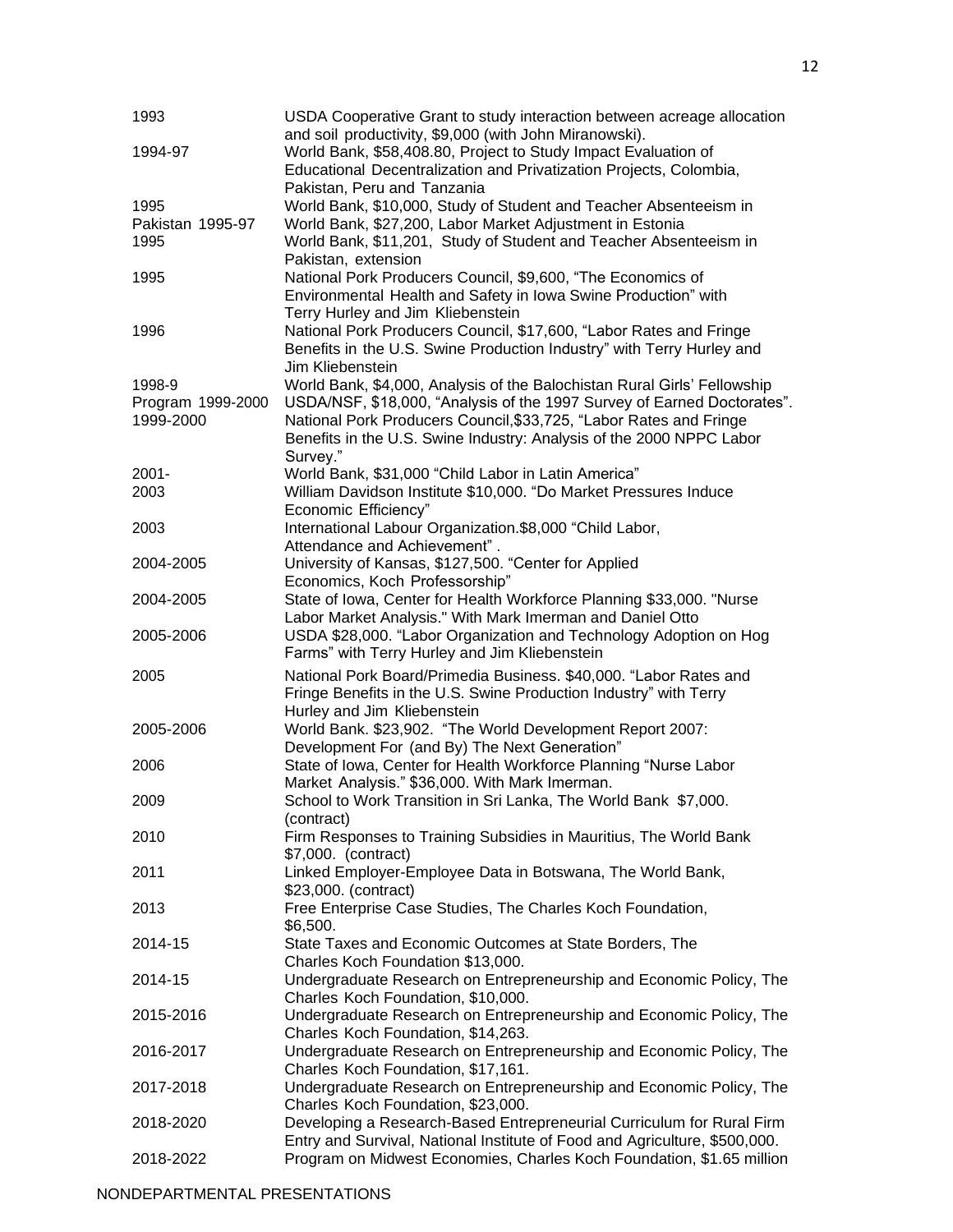- Orazem, Peter F. "Comparable-Worth in the Private Sector," Lakes Area Personnel Association's 12th Annual Wage and Benefit Conference, Lake Okoboji, IA, October 16, 1984.
- Huffman, Wallace and Peter F. Orazem. "An Econometric Model of the Market for New Ph.D.'s in Agricultural Economics in the United States," invited paper, American Agricultural Economics Association, Ames, IA, August 6, 1985.
- Orazem, Peter F. and Barry A. Falk, "A Theory of Future's Market Responses to Government Crop Forecasts," annual meeting of the American Economic Association, New York, NY, December 30, 1985.
- Orazem, Peter F., "Occupational Choice Under Uncertainty," University of Kansas, March 7, 1988. Orazem, Peter F. and J. Peter Mattila. "A Study of the Impact of the Minimum Wage Laws on the

Employment, Occupation Choice and School Enrollment Decision of Graduating High School Seniors," University of Wisconsin, May 2, 1986.

- Orazem, Peter F. and John Miranowski. "Acreage Allocation and Soil Capital," Economic Research Service Seminar, USDA, Washington, D.C., November 21, 1986.
- Orazem, Peter F. and J. Peter Mattila. "Comparable Worth and the Structure of Earnings: The Iowa Case," National Research Council, Panel on Pay Equity, Washington, D.C., September 14, 1987.
- Mattila, J. Peter and Peter F. Orazem. "Comparable Worth in Iowa," Southern Economics Association Meetings in Washington, D.C., November 24, 1987
- Ward, Patricia, Peter F. Orazem and Steffen Schmidt. "The Underrepresentation of Women in Elite Pools and Elite Positions," Midwest Political Science Association Meetings, Chicago, IL, April 14, 1988.
- Orazem, Peter F., Daniel M. Otto and Mark A. Edelman. "An Analysis of Farmers' Agricultural Policy Preferences," American Agricultural Economics Association meeting, Knoxville, TN, August 3, 1988.
- Orazem, Peter F., J. Peter Mattila, and Sherry K. Weikum. "The Growth of Comparable Worth and Factor Point Pay Analysis: Impacts on State Government Pay Structure." symposium on The Future Roles of Unions, Industry, and Government in Industrial Relations. University of Minnesota. April 28, 1990.
- Yu, Fen-Chin, and Peter F. Orazem. "The Rationality and Value of USDA Crop Forecasts." American Agricultural Economics Association meeting, Vancouver, B.C. August 7, 1990.
- Orazem, Peter F. Session Chair: Conference on "Research Horizons: Trends in the Social and Behavioral Sciences." Kansas State University, March 4, 1991.
- Orazem, Peter F. "Specific Human Capital and Long Run Firm Profits." Kansas State University, March 6, 1991.
- DeVore, Nancy and Peter F. Orazem, "Market Responses to Error-Ridden Government Crop Forecasts," American Agricultural Economics Association meeting, Manhattan Kansas, August 5, 1991.
- Orazem, Peter F., "Comparable Worth: Winners and Losers," Drake University, February 19, 1992. Bouillon, Marvin L., Benjamin M. Doran and Peter F. Orazem, "An Empirical Assessment of Firm Returns on Human Capital Investment," Midwest Regional meeting of the American Accounting Association, Indianapolis, IN, April 16-18, 1992.
- Orazem, Peter F. "Specific Human Capital and Long-Run Firm Rates of Return" The World Bank, Washington, D.C. July 6, 1992.
- Orazem, Peter F. "The Effect of Comparable Worth on Public Sector Labor Supply and Demand,", University of Iowa, November 13, 1992.
- Mattila, J. Peter and Peter F. Orazem, "The Impact of Comparable Worth on State Government Employees," annual meeting of the American Economic Association, Anaheim CA, January 7, 1993.
- Orazem, Peter F. and Leigh Tesfatsion, "Human Capital Investment and the Locally Rational Child," Winter meeting of the Econometric Society, Boston, MA, January 3, 1994.
- Orazem, Peter F. and Milan Vodopivec, "Winners and Losers in Tarnsition: Returns to Education, Experience, and Gender in Slovenia." June 7, 1994, The World Bank, and January 7, 1995, annual meetings of the American Economic Association, Washington DC.
- Orazem, Peter F., Milan Vodopivec and Ruth Wu, "Worker Displacement During the Transition:Evidence from Slovenia," World Bank, February 7, 1995.
- Orazem, Peter F. And Elizabeth M. Paterno, "A Preliminary Overview of the NWFP Teacher/Student Absenteeism Study," The World Bank, April 3, 1995.
- Hurley, Terry, Jim Kliebenstein and Peter Orazem. "Preliminary Findings of Environmental Health and Safety in Iowa Pork Production." NPPC Worker Health and Safety Task Force, Des Moines, IA. December 13, 1995.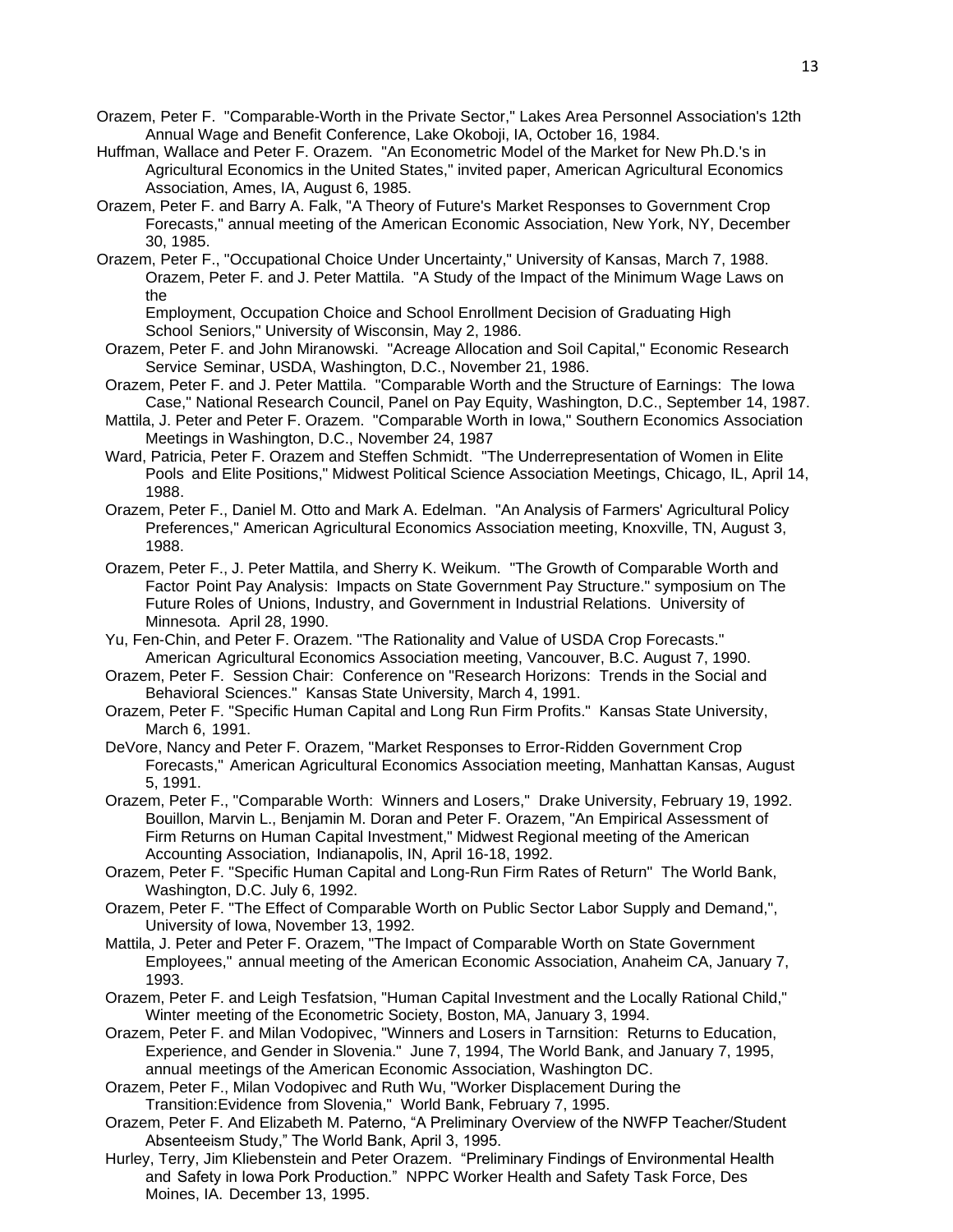- Orazem, Peter F. "Estimating Earnings Functions" Presentation to the Estonia Labor Force Survey Task Force, Tallinn, Estonia. March 8, 1996.
- Orazem, Peter F. Discussant for J.S. Leonard and M. Van Audenrode, "Persistence of Firm and Individual Wage Components. Summer meetings of the Econometric Society. June 22, 1996. Iowa City, IA.
- Huang, Tzu-Ling and Peter F. Orazem. "An Analysis of the Causes and Consequences of Immigrant Population Growth in the Nonmetropolitan Midwest and South-central States, 1950-1990." Conference on the Changing Face of Rural America, Ames IA, July 11, 1996.
- Orazem, Peter F. And Milan Vodopivec. Value of Human Capital in Transition to Market: Evidence from Slovenia. Meetings of the European Economic Association, Istanbul, Turkey. August 23, 1996.
- Kliebenstein, James, Terrance Hurley and Peter Orazem, "Personnel Management Issues and Job Satisfaction in Pork Production, September 4-5, 1996. National Pork Producers Council Swine Education Seminar. Des Moines, IA.
- Orazem, Peter F., Arne Hallam and Elizabeth Paterno, "Capital Deepening, Biased Technical Change and Earnings Inequality: A Reevaluation of the Griliches Hypothesis," presented at the Midwest Economics Association meetings in Kansas City, MO, March 21, 1997.
- Orazem, Peter F., Discussant for Bruce Weinberg, "Long-term Wage Contracts with Industry-Specific Skills". Midwest Economics Association meetings in Kansas City, MO, March 21, 1997.
- Alderman, Harold, Peter F. Orazem, and Elizabeth M. Paterno. "School Quality, School Cost, and the Public/Private School Choices of Low-Income Households in Pakistan." The World Bank. July 3, 1997.
- Hurley, Terrance, James Kliebenstein and Peter F. Orazem. "Structure of Wages and Benefits in the U.S. Pork Industry." American Agricultural Economics Asoociation meetings in Toronto, July28, 1997.
- Hurley, Terrance, James Kliebenstein and Peter F. Orazem. "An Analysis of Occupational Health in Pork Production." American Agricultural Economics Association meetings in Toronto, July 28, 1997.
- Huang, Tzu-Ling and Peter F. Orazem. "Rural Population Growth, 1950-1990: The Roles of Human Capital, Industry, Structure, and Government Policy." AAEA meetings, July 29, 1997.
- Orazem, Peter F., Arne Hallam and Elizabeth Paterno, "Capital Deepening, Biased Technical Change and Earnings Inequality: A Reevaluation of the Griliches Hypothesis," Yale University, October 17, 1997.
- Orazem, Peter F. Discussant, papers on the economics of education. Midwest Economics Association Meetings, Chicago, March 19, 1998.
- Orazem, Peter F. Discussant and session chair. Papers on innovations in econometric modeling. Midwest Economics Association Meetings, Chicago, March 19, 1998.
- Khan, Romana, Peter F. Orazem and Daniel M. Otto. "Deriving Empirical Definitions of Spatial Labor Markets: The Roles of Competing versus Complementary Growth." Midwest Economics Association Meetings, Chicago, March 19, 1998. American Agricultural Economics Association Meetings, Salt Lake City, Utah, August 3, 1998.
- So, Kim S., Peter F. Orazem and Daniel M. Otto. "The Effects of Housing Prices, Wages, and Commuting Time on Joint Residential and Job Location Choices." Midwest Economics Association Meetings, Chicago, March 21, 1998. American Agricultural Economics Association Meetings, Salt Lake City, Utah, August 3, 1998.
- Orazem, Peter F. Discussant for session on rural labor markets. American Agricultural Economics Association Meetings, Salt Lake City, Utah, August 3, 1998.
- Elizabeth M King, Peter F. Orazem, and Elizabeth M. Paterno, Grade Promotion With and Without Learning: Effects on Enrollment and Dropout, Population Association of America Annual Meeting, New York, NY, March 26, 1999.
- Orazem, Peter F. "Evaluation Results of Demand-Side Financing Interventions in Pakistan," Comparative and International Education Society meetings, Toronto Canada, April 17, 1999.
- Orazem, Peter F. "Discussion of Demand-side Interventions in Education, Gender and Child Labor in Latin America" The World Bank, Washington, DC, June 2, 1999.
- King, Elizabeth M., Peter F. Orazem and Elizabeth M. Paterno. "Promotions With and Without Learning: Effects on Student Dropouts." Midwest Economic Association Meetings, Chicago, IL, April 2, 2000.
- Orazem, Peter F., Marvin Bouillon and B. Michael Doran. "Long-term Attachments and Long-Run Firm Rates of Return." Midwest Economic Association Meetings, Chicago, IL April 1, 2000; and the University of Kansas, April 23, 2004.
- Orazem, Peter F. Session Chair on Education, Midwest Economic Association Meetings, Chicago, IL,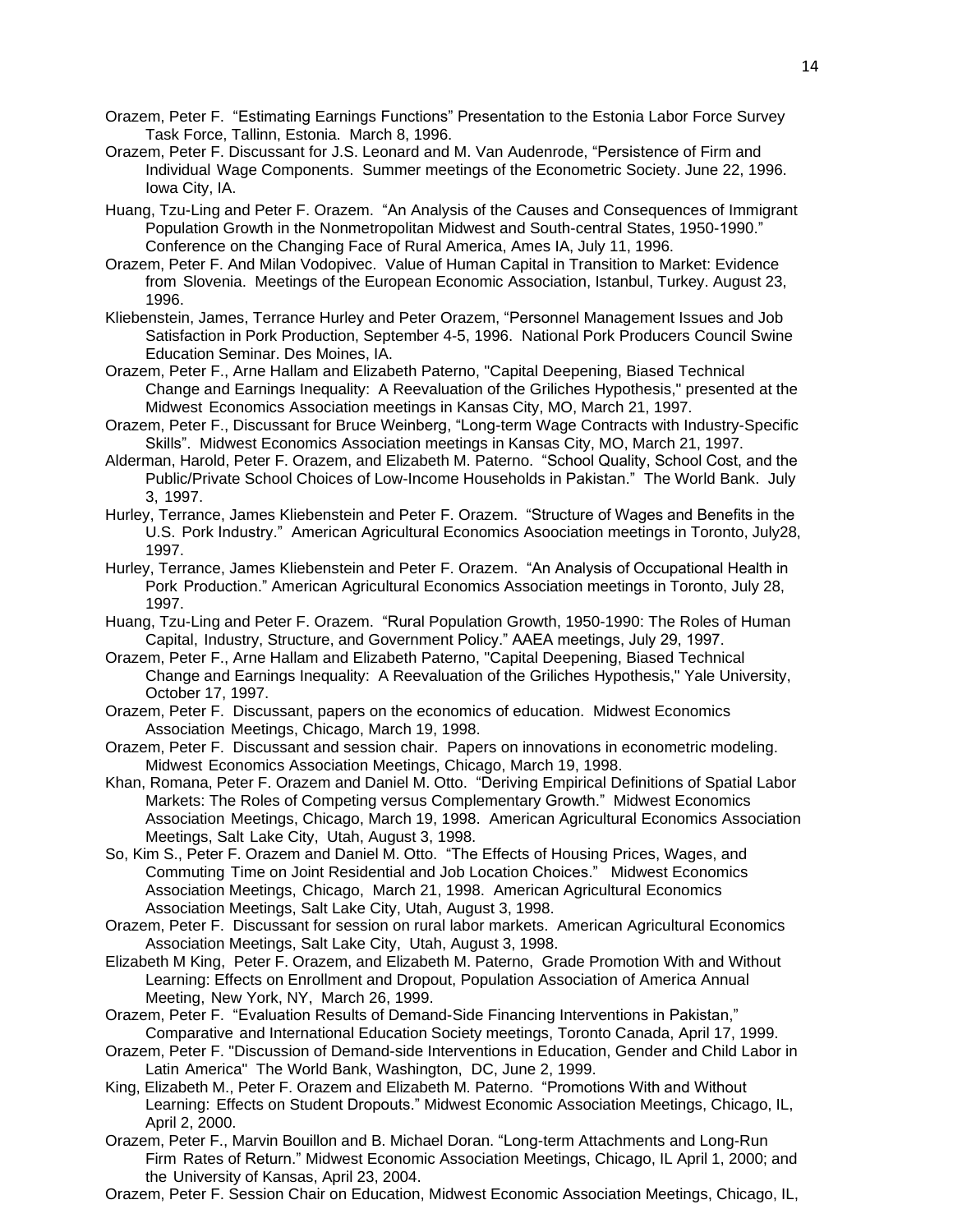April 1, 2000.

- Orazem, Peter F. "Trends in Wages and Benefits in the Pork Industry, 1990-2000," Iowa Pork Industry Center Fall Seminar, Nashua, IA, September 14, 2000.
- Ilahi, Nadeem, Peter F. Orazem, and Guilerme Sedlacek "The Implications of Child Labor for Adult Wages, Income and PovertyRetrospective Evidence from Brazil" NEUDC conference, Cornell University, October 6, 2000 and at the World Bank, October 18, 2000.
- Orazem, Peter F. Discussant. "21st Century Skills for 21st Century People: Workforce challenges for Employers, Unions, Communities and Policymakers" Fall Forum, Dubuque Area Labor Management Council. October 25, 2000
- Orazem, Peter F. Discussant. Session on "Program Evaluation in Less Developed Countries," American Economic Association annual meetings, New Orleans, LA. January 8, 2001.
- Yap, Yoon-Tien, Guilherme Sedlacek, and Peter F. Orazem. "The Impact of the PETI Program on School Attendance, School Performance, Child Labor, and Risky Work in Rural Brazil." American Economic Association annual meetings, New Orleans, LA. January 8, 2001.
- Yap, Yoon-Tien, Guilherme Sedlacek and Peter F. Orazem. "Limiting Child Labor Through Behavior-Based Income Transfers: An Experimental Evaluation of the PETI Program in Rural Brazil." May The World Bank.
- Orazem, Peter F. "Public-Private Partnerships in Enhancing Educational Outcomes: Lessons from Colombia, Pakistan and Tanzania." Symposium on International Experiences in Decentralization and Education. June 8-9, 2001. Quetta, Pakistan.
- Yap, Yoon-Tien, Guilherme Sedlacek, and Peter F. Orazem. "Limiting Child Labor Through Behavior-Based Income Transfers: An Experimental Evaluation of the PETI Program in Rural Brazil." Inter-American Development Bank, June 3, 2002. Also at the Social Policy Monitoring Network Meetings, University College London, November 20, 2002.
- Orazem, Peter F. "Macroeconomic Trends and Investment Strategies." Sioux City, IA (October 8, 2001) and Mapleton, IA (October 9, 2001).
- Meyer, Rebecca, Peter F. Orazem and William A. Wachenheim. "Labor Supply Responses to Employer- Provided Health Insurance." Midwest Economics Association Meetings. Chicago, IL March 14, 2002.University of Kansas, April 20, 2005. Kansas State University, April 21, 2005.
- Orazem, Peter F. Discussant for session on the Economics of Aging. Midwest Economics Association Meetings. Chicago, IL March 16, 2002.
- Orazem, Peter F. Darin Wohlgemuth and Tzu-Ling Huang. "The Causes and Consequences of Rural Immigrant Population Growth." American Agricultural Economics Association meetings, July 29, 2002, Long Beach CA.
- Kwon, Chul-Woo, Peter F. Orazem and Daniel M. Otto, "The Determinant of Off-farm Work Participation Decisions: Iowa Case."American Agricultural Economics Association meetings, July 29, 2002, Long Beach CA.
- Orazem, Peter F. Session Leader for "Structural and Institutional Determinants of Factor Productivity." American Agricultural Economics Association meetings, July 29, 2002, Long Beach CA.
- Huffman, Wallace E. and Peter F. Orazem. "The Role of Agriculture and Human Capital in Economic Growth: Farmers, Schooling and Health." Bretton Woods Conference on Agricultural Producers and Productivity, Sept 30, 2002.
- Wallace E. Huffman and Peter Orazem, "Agricultural Development Retrospective: Farmers' Education and Health," presented at the 25th International Conference of Agricultural Economists (IAAE), Durbin, South Africa, Aug. 17-22, 2003.
- King, Elizabeth M. Peter F. Orazem and Victoria Gunnarsson. "Decentralization and Student Achievement: International Evidence on the Roles of School Autonomy and Parental Participation." 3<sup>rd</sup> Global Development Network Conference, Cairo, Egypt, January 21, 2003.
- Gunnarsson, Victoria, Peter F. Orazem and Mario Sanchez. "Child Labor and School Achievement in Latin America." NEUDCC meetings at Yale University, New Have CT, Oct. 17, 2003 and University of Minnesota, Dec 5, 2003.
- Gunnarsson, Victoria and Peter F. Orazem. "Child Labor, School Attendance and Academic Performance: A Review." World Bank, March 12, 2003; and ILO/IPEC conference in Izmir Turkey, Dec 16, 2003.
- Orazem, Peter F. Discussant for session on "Cross Country Differences of Post-Planning Change in Returns to Schooling: The Chinese and Eastern European Experiences." Papers by Munich et al and Fleisher et al. Allied Social Science Meetings. San Diego CA. January 4, 2004.
- Gunnarsson, Victoria, Peter F. Orazem, Mario Sanchez and Aimee Verdisco. "Does School Decentralization Raise Student Outcomes?: Theory and Evidence on the Roles of School Autonomy and Community Participation." Governance and Accountability in Social Sector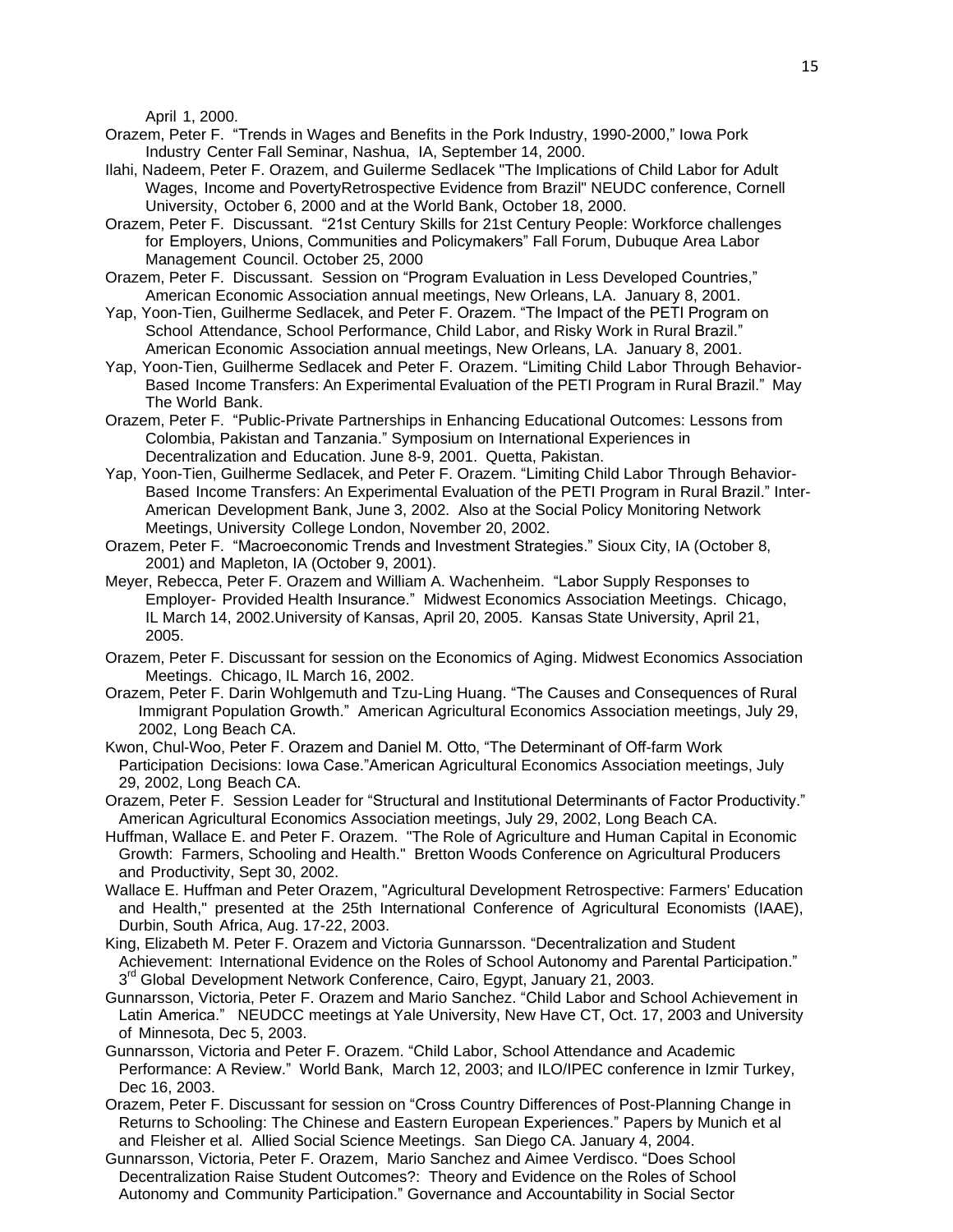Decentralization, The World Bank, February 18, 2004. Midwest Economics Association Meetings, March 19, 2004. Minnesota International Economic Development Conference, University of Minnesota, April 30, 2004.

Orazem, Peter F Discussant for session on "Minorities and Economic Opportunity." Session chair for "Technology and the Labor Market." Midwest Economics Association Meetings, March 19-21, 2004.

- Orazem, Peter F. "Child Labor and Education in Latin America." InterAmerican Development Bank. March 16, 2004.
- Song, Moohoun and Peter F. Orazem. "Returns to Graduate and Professional Education: The Roles of Mathematical and Verbal Skills by Major." NSF-NBER Workshop on using NSF Data Creatively, Arlington, VA, May 28, 2004.
- Orazem, Peter F. and Milan Vodopivec, "Do Market Pressures Induce Economic Efficiency: The Case of Slovenian Manufacturing, 1994-2001." Third IZA/SOLE Transatlantic Conference of Labor Economists.

Buch am Amersee, Germany. June 5, 2004. Midwest Economic Association Meetings, Milwaukee, March 13, 2005.

- Orazem, Peter F. Discussant, Sessions on Undergraduate Honors Papers; and Labor Markets. Midwest Economic Association Meetings, Milwaukee, March 13, 2005.
- Orazem, Peter F. Panel Member on the Economic Policy during the Second Bush Administration. Iowa State University, January 31, 2005.
- Orazem, Peter F Panel Member on Globalization. University of Kansas. February 10, 2005.
- Orazem, Peter F. Discussant for Sessions on Risky Behavior Among Teens and Young Adults and for the Undergraduate Paper Session, Midwest Economic Association Meetings, Milwaukee, March 12, 2005.
- Orazem, Peter F. "Data sets and methods for education research." Global Conference on Education Research in Developing and Transition Countries (Global Development Network), Prague, March 31, 2005.
- Orazem, Peter F. Discussant (3 papers) and Chair (4 sessions) for the Global Conference on Education Research in Developing and Transition Countries (Global Development Network), Prague, March 31-April 2, 2005.
- Artz, Georgeanne M. and Peter F. Orazem. "Reexamining Rural Decline: How Changing Rural Classifications and Short Time Frames Affect Perceived Growth." American Agricultural Economics Association meetings, Providence, RI. July 25, 2005
- Artz, Georgeanne M. Artz, Peter F. Orazem and Daniel M. Otto. "Meat Packing and Processing Facilities in the Non-metropolitan Midwest: Blessing or Curse? American Agricultural Economics Association meetings, Providence, RI. July 26, 2005
- Orazem, Peter F. Discussant (6 papers) for the Global Development Network Conference, Prague, August 10-12, 2005.
- Orazem, Peter F. "The Kansas Productivity Puzzle." Address given to the Kansas Policy Conference *Back to the Future: Science and the Kansas Economy* University of Kansas, October 27, 2005.
- Orazem, Peter F. Panel Member. "Values in Post-Katrina America." Iowa State University. March 1, 2006.
- Song, Moohoun, Peter F. Orazem and Rejesh Singh. "Broadband Access, Telecommuting and the Urban-Rural Digital Divide." Midwest Economic Association Meetings, Chicago, March 24, 2006
- Orazem, Peter F. Discussant. Midwest Economic Association Meetings, Chicago, March 24, 2006
- Lee, Chanyoung and Peter F. Orazem. " Effects of High School Work Experience on Schooling Outcomes in the Short Term." Midwest Economic Association Meetings, Chicago, March 25, 2006
- Orazem, Peter F. "How has Ames grown? A comparative view" Ames Planning Commission (June 20, 2006); Ames Economic Development Commission (August 18, 2006); Ames Banker's Association (October 17, 2006); Ames Chamber of Commerce (November 30, 2006); Ames City Council Chambers (January 18, 2007); Ames Noon Rotary (October 8, 2007); Ames Homebuilders Assoc. (October 16, 2007). Ames Noon Kiwanis, December 28, 2007.
- Orazem, Peter F. Challenge Presentation on Education, Copenhagen Consensus 2006: A United Nations Perspective. United Nations UNICEF House, New York, NY. October 28, 2006.
- Orazem, Peter F. "The Market for Science Graduate Students" Iowa State University Department of Horticulture. November 6, 2006.
- Orazem, Peter F. Panel Member. "How to Spend \$50 Billion to Make the World a Better Place." Iowa State University. November 13, 2006.
- Kuku, Yemisi, Peter F. Orazem and Rajesh Singh. "Computer Adoption and Returns in Transition" Southern Economic Association Meetings, Charleston, SC, November 19, 2006.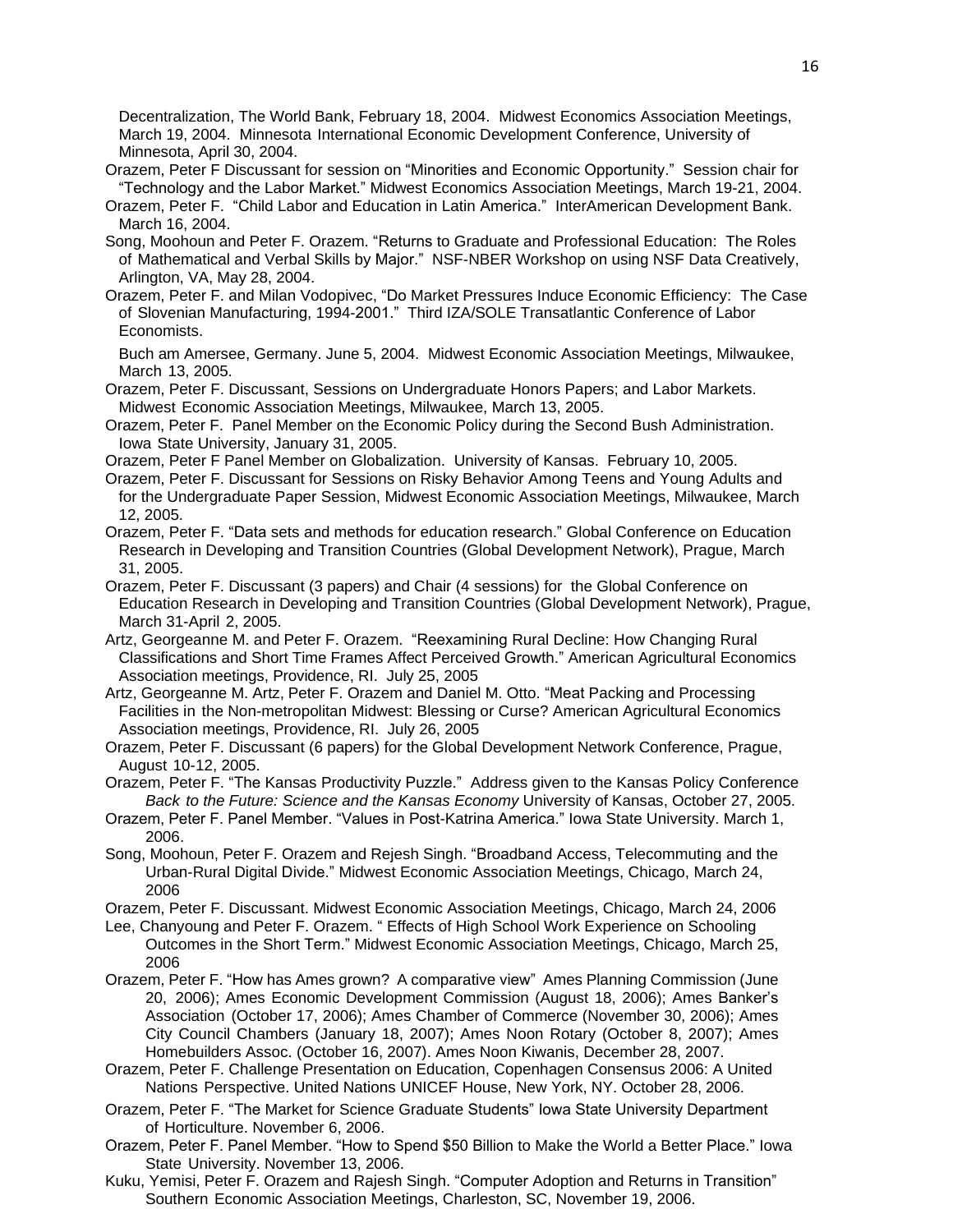Orazem, Peter F. "The Challenge of Illiteracy." Copenhagen Business School, March 8, 2007.

- Gunnarsson, Victoria, Peter F. Orazem, Mario Sanchez and Aimee Verdisco. "Does Local School ControlRaise Student Outcomes?: Theory and Evidence on the Roles of School Autonomy and Community Participation." Midwest Economic Association Meetings, Minneapolis, MN, March 24, 2007
- Orazem, Peter F. Discussant. Midwest Economic Association Meetings, Minneapolis, March 25, 2007 Gunnarsson, Victoria, Peter F. Orazem and Mario Sanchez. "Child Labor and School Achievement in
- Latin America." World Bank Conference on Child Labor and Education, April 24, 2007.
- Lee, Chanyoung and Peter F. Orazem. "Lifetime Health Consequences of Child Labor in Brazil." 4th Minnesota International Economic Development Conference, May 4, 2007, University of Minnesota. Second IZA/World Bank Conference on Employment and Development, June 9, 2007, Bonn. University of Illinois, November 2008.
- Hurley, Terrance, Li Yu, Peter Orazem, and James Kliebenstein. "Testing for Complementarity and Substitutability among Multiple Technologies: The Case of U.S. Hog Farms." American Agricultural Economics Association meetings, Portland OR, July 31, 2007.
- Yu, Li, Terrance Hurley, Peter Orazem and James Kliebenstein. "Firm Size, Technical Change, and Wages: Evidence from the Pork Sector from 1990-2005. American Agricultural Economics Association meetings, Portland OR, July 31, 2007.
- Xiao, Mo and Peter F. Orazem. "Entry Threat and Entry Deterrence: Evidence from the Broadband Market", ASSA meetings, New Orleans, LA, January 6, 2008.
- Abidoye, Babtunde, Peter F. Orazem\_ and Milan Vodopivec. "Firing Cost and Firm Size: A Study of Sri Lanka.s Severance Pay System" Midwest Economics Association Meetings, Chicago IL, March 14, 2008
- King, Elizabeth M., Peter F. Orazem and Elizabeth Paterno. "Promotion with and without Learning: Effect on Student Dropout" Midwest Economics Association Meetings, Chicago IL, March 15, 2008
- Orazem, Peter F. Discussant, Gender in Labor Markets, Discussant, Undergraduate Research Papers Session. Chair, Developing Country Labor Markets and Employment Midwest Economics Association Meetings, Chicago IL, March 15, 2008
- Yu, Li, and Peter F. Orazem. "Human Capital, Complex Technologies, Firm Size and Wages: a Test of the O-Ring Production Hypotheses." Midwest Economics Association Meetings, Chicago IL, March 16, 2008
- Orazem, Peter F, Paul Glewwe and Harry Patrinos. "Strategies to Improve Education" Presentation to the Copenhagen Consensus 2008, May 28, 2008.
- Orazem, Peter F. Presenter, "The economics humor session," ASSA meetings, San Francisco, CA, January 3, 2009.
- Orazem, Peter F. Discussant, "The Evolution of an Industrial Cluster in China," ASSA meetings, San Francisco, CA, January 5, 2009.
- Orazem, Peter F. Panelist, The *Des Moines Business Record* Economic Forecast Conference, January 20, 2009.
- Orazem, Peter F. Discussant, Undergraduate Research Papers Session. Midwest Economic Association, Cleveland, OH, March 19-22, 2009
- Orazem, Peter F. Discussant, Economic Development Session. Midwest Economic Association, Cleveland, OH, March 19-22, 2009
- Yu, Li, Robert Jolly and Peter F. Orazem. "Stopping start-ups: how the business cycle affects entrepreneurship." Midwest Economic Association, Cleveland, OH, March 19-22, 2009
- Orazem, Peter F. "Near term prospects for commercial property." The *Des Moines Business Record* Forum, April 14, 2009.
- Orazem, Peter F. "Child Labor and Education in Latin America: An Economic Perspective" University of Northern Iowa United Nations Association, Cedar Falls, IA, October 22, 2009.
- Orazem, Peter F. with Elizabeth King and Claudio Montenegro "Economic Freedom, Human Rights, and the Returns to Human Capital: An Evaluation of the Schultz Hypothesis" InterAmerican Development Bank, Washington DC, November 19, 2009; Midwest Economics Meetings, Chicago IL, March 19-21, 2010; Minnesota International Economic Development Conference, April 16-17, 2010; Festschrift for
	- T. Paul Schultz, Center for Global Development, Washington, DC, May 22, 2010.
- Orazem, Peter F. Discussant, Undergraduate Research Papers Session. Midwest Economic Association, Chicago, IL, March 19-21, 2010
- Orazem, Peter F. Chair and Discussant, Session on Job Satisfaction. Midwest Economic Association, Chicago, IL, March 19-21, 2010
- Yu, Li, Robert Jolly and Peter F. Orazem. "Bachelor's degrees and business start-ups: A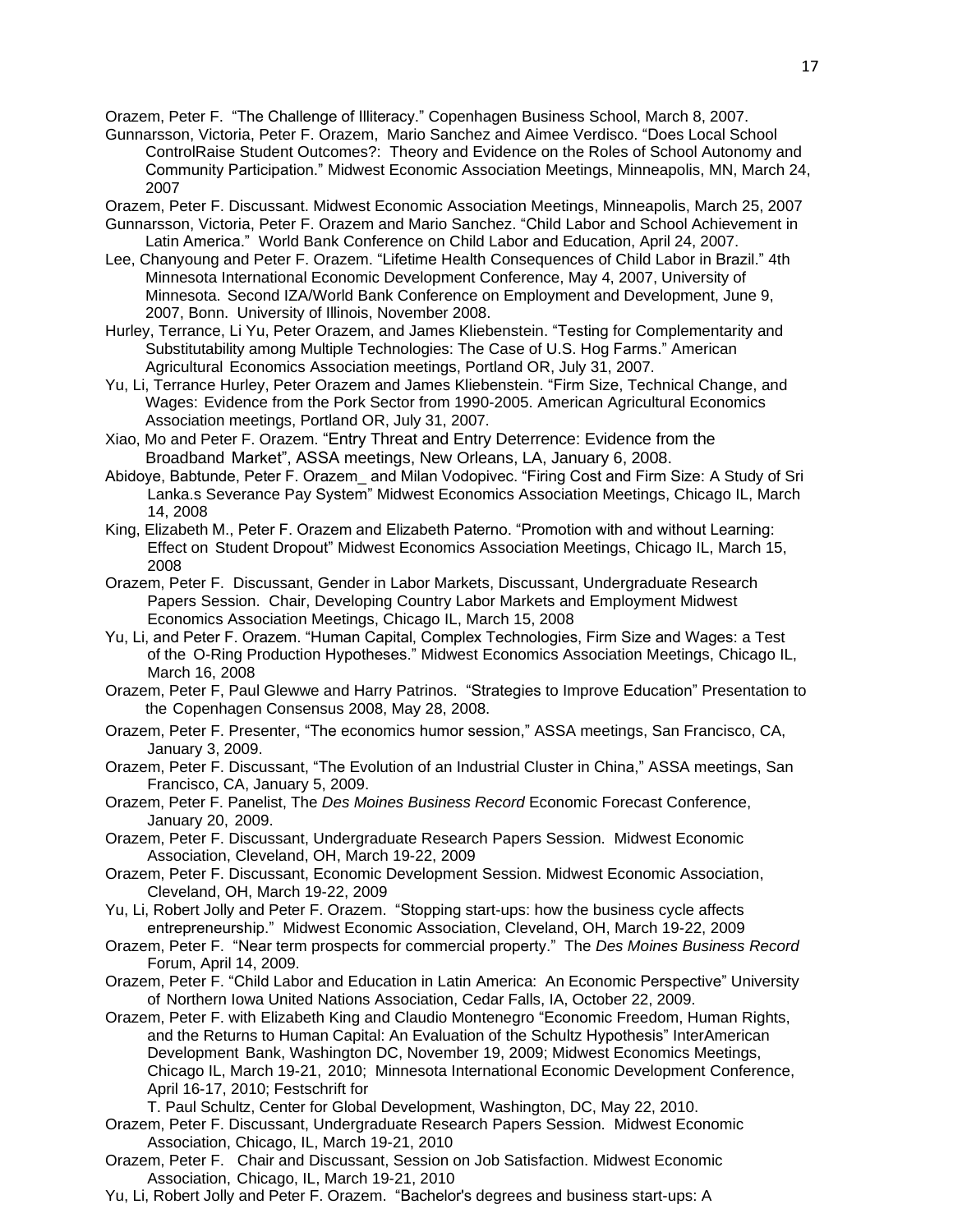reexamination of Lazear's Theory of Entrepreneurship." Midwest Economic Association, Chicago, IL, March 19-21, 2010. Southern Economic Association, Atlanta, GA, November 20- 22, 2010.

- Orazem, Peter F. Conference co-organizer and discussant, Festschrift for T. Paul Schultz, Center for Global Development, Washington, DC, May 22.
- McPhail, Joseph, Peter F. Orazem and Rajesh Singh. "The Poverty of States: Do State Tax Policies Affect State Labor Productivity?" Southern Economic Association, Atlanta, GA, November 20- 22, 2010.

Midwest Economic Association, St Louis, MO, 18-20, 2011.

- Orazem, Peter F. Discussant, Paul Glewwe, Eric Hanushek, Sarah Humpage, Renato Ravina. "School Resources and Educational Outcomes in Developing Countries: A Review of the Literature from 1990 to 2010." Conference on Education Policy in Developing Countries, University of Minnesota, February4-5, 2011.
- Orazem, Peter F.. Chair and Discussant, Session on Education in Developing Countries. Midwest Economic Association, St Louis, MO, 18-20, 2011.
- Orazem, Peter F. Discussant, Session on Occupational Choice and Mobility. Midwest Economic Association, St Louis, MO, 18-20, 2011.
- Orazem, Peter F. Discussant, Session on Economics of Migration. Midwest Economics Association Meetings, Evanston, IL, Sunday, April 1, 2012
- Orazem, Peter F. If You Build It, Will They Come?: Fiscal Federalism, Local Provision of Public Tourist Amenities, and the Vision Iowa Fund Midwest Economics Association Meetings, Evanston, IL, March 31, 2012. Also Southern Economic Association Meetings in New Orleans, LA, November 18, 2012.
- Orazem, Peter F. Discussant. Session on Local Public Finance and Competition. Southern Economic Association Meetings in New Orleans, LA, November 18, 2012.
- Orazem, Peter F. "The Case for Improving School Quality and Student Health as a Development Strategy." Copenhagen Consensus 2012. Denmark. May 9, 2012.
- Orazem, Peter F. Interviewed by Doctor Robert Arnott for the documentary *Nourish Hope: Progress Starts with Food.* September 17, 2012.
- Orazem, Peter F. LAS Dean's Lecture. *Investing for All or Investing for Some: Should We Try to Develop All of Africa at Once?* Iowa State University. November 14, 2012.
- Orazem, Peter F. "Using Competition as a Pedagogical Device in Large Principles of Economics Classes." Allied Social Science Meeting, San Diego, CA. January 5, 2013.
- Orazem, Peter F. Participant. Panel Discussant on documentary *Nourish Hope: Progress Starts with Food* at the St. Paul, MN MPTV studios. January 29, 2013.
- Orazem, Peter F. Session Chair: Economics of Immigration . Midwest Economics Association Meeting, Columbus OH. March 22-24, 2013
- Orazem, Peter F., Shao-Hsun Keng, and Chun-Hung Lin. "Cohort-specific Human Capital and Inequality: The Case of Rising College Graduation in Taiwan, 1990-2010." Midwest Economics Association Meeting, Columbus OH. March 22-24, 2013
- Orazem, Peter F. Discussant. Session on "Inequality and Social Policy." Midwest Economics Association Meeting, Columbus OH. March 22-24, 2013
- Orazem, Peter F. "Nutrition and Education" *Feed My Starving Children,* Chicago IL April 26, 2013 Orazem, Peter F. "The State of the U.S. and Iowa Economies." Iowa Association of Business and Industry.
	- June 13, 2013. Okoboji, IA.
- Orazem, Peter F. "The State of the U.S. and Iowa Economies." Iowa Tax Payers Association, Altoona, IA December 6, 2013.
- Orazem, Peter F. "Using Behavioral Experiments to Lower Electricity Use: the Roles of Information and Competition as Motivators." Midwest Economics Association Meeting, Evanston, IL March 21-23, 2014.
- Orazem, Peter F. Organize and chair 3 sessions for the joint Midwest Economics/Society of Labor Economists meetings. Evanston, IL March 21-23, 2014.
- Orazem, Peter F. Organize the Festschrift for Wallace Huffman, 20 papers, Ames, IA, August 1, 2014.
- Orazem, Peter F. Discussion of "The Regional Distribution and Trend of China's Human Capital 1985- 2010." Central University of Finance and Economics, Beizhing, China. October 31, 2014.
- Orazem, Peter F. "How Life Expectancy at Birth Affects Schooling Investment and Lifetime Earnings: Evidence from Cross-Country Household Surveys." Central University of Finance and Economics, Beizhing, China. October 31, 2014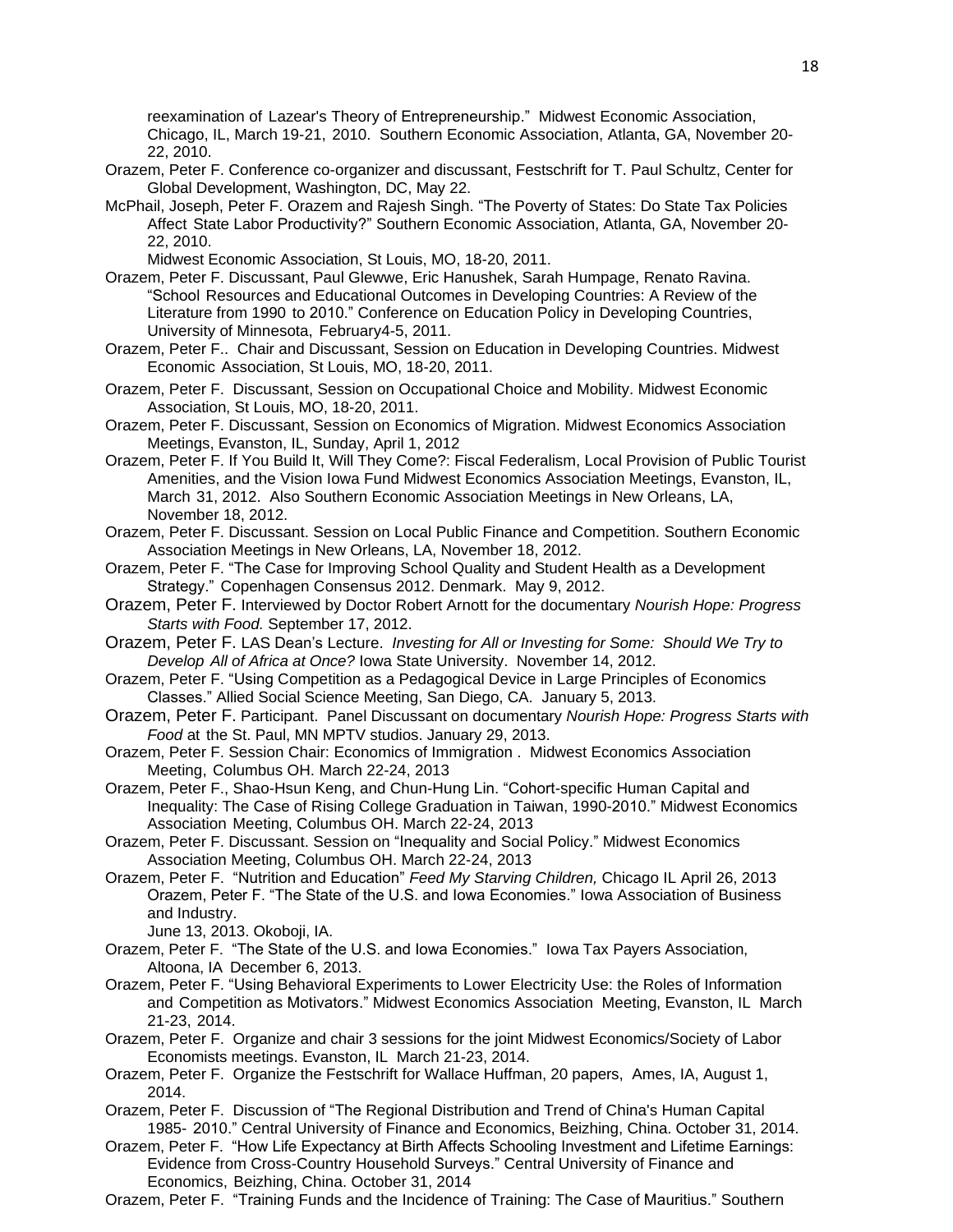Economics Association Meetings, November 24, 2014.

- Orazem, Peter F. Discuss paper by Dang and King. Southern Economics Association Meetings, November 24, 2014.
- Orazem, Peter F. Discuss papers by William Boal and Mayo Sakai, Industrial Relations research Association, Boston, MA, January 5, 2015.
- Orazem, Peter F. Organize and chair 4 sessions for the joint Midwest Economics/Society of Labor Economists meetings. Minneapolis, MN March 26-29, 2015.
- Orazem, Peter F. "Idiosyncratic Match Capital, Firm Location, and Firm Survival in Thick and Thin Markets." Midwest Economics Association meetings. Minneapolis, MN March 27, 2015.
- Orazem, Peter F. "The Ames Economic Outlook." Ames Chamber of Commerce Annual Meeting. November 20, 2015.
- Orazem, Peter F. Organize and chair 3 sessions for the joint Midwest Economics/Society of Labor Economists meetings. Evanston, IL, MN April1-3, 2016.
- Orazem, Peter F. "Valuing Thy Neighbor's House: State Marginal Tax Rates and Housing Prices at State Borders." April1-3, 2016
- Orazem, Peter F. Discussant. Midwest Economic Association Meetings, Evanston, IL April1-3, 2016
- Orazem, Peter F. "The Ames Economic Outlook." Ames Chamber of Commerce Annual Meeting. December 13, 2016.
- Orazem, Peter F. "The Ankeny Economic Outlook." Ankeny Rotary Club. March 7, 2017.
- Orazem, Peter F. Organize 5 sessions and chair 3 sessions for the joint Midwest Economics/Society of Labor Economists meetings. Cincinnati, OH March 31 - April1-2, 2017.
- Orazem, Peter F. Discuss papers by JD Adams and Daeho Kim, Midwest Economics Association meetings. Cincinnati, OH March 31 - April1-2, 2017.
- Orazem, Peter F. "Urban-Rural Wage Gaps, Inefficient Labor Allocations and GDP per Capita." Midwest Economics Association meetings. Cincinnati, OH March 31 - April1-2, 2017.
- Orazem, Peter F. "An Overview of the Central Iowa Economy." Annual meeting of South Story Bank and Trust. Ames, IA, April 11, 2017.
- Orazem, Peter F. "Performance Pay, the Marriage Market and Rising Income Inequality in Taiwan." Society of the Economics of the Household meetings, San Diego, CA June 25 and 26, 2017.
- Orazem, Peter F. "The Ames Economic Outlook." Ames Chamber of Commerce Annual Meeting. November 14, 2017.
- Orazem, Peter F. "Urban-Rural Wage Gaps, Inefficient Labor Allocations and GDP per Capita." Southern Economics Association meetings. Tampa, FL. November 17-19, 2017.
- Orazem, Peter F. Discussant, papers by Clark and Kant. Southern Economics Association meetings. Tampa, FL. November 17-19, 2017.
- Orazem, Peter F. Discussant, paper by Bianchi, Bovini, Li, Paradisi, and Powell. Joint Midwest Economics/Society of Labor Economists meetings. Evanston, IL March 24, 2018.
- Orazem, Peter F. "How life expectancy at birth affects schooling investment and lifetime earnings: evidence from cross-country household surveys." Joint Midwest Economics/Society of Labor Economists meetings. Evanston, IL March 23, 2018.
- Orazem, Peter F. Organize 8 sessions and chair 3 sessions for the joint Midwest Economics/Society of Labor Economists meetings. Evanston, IL March 23-25, 2018.
- Orazem, Peter F. "Winners and Losers After 25 Years of Transition." Keynote address, Management International Conference, Bled, Slovenia, May 31, 2018.
- Orazem, Peter F. "Minimum Wages and Occupational Skills Acquired During High School." *3rd IZA Workshop: The Economics of Education.* Bonn, Germany October 4-6, 2018.
- Orazem, Peter F. "Winners and Losers after 25 Years of Transition: The Case of Slovenia." 2nd IZA/HSE Workshop: *Ten Years after the Financial Crisis - Labor Market Adjustment in Emerging and Post-Transition Economies.* Higher School of Economics, Moscow, Russian Federation, October 11-12, 2018.
- Orazem, Peter F. "Identifying State Policies that Foster Successful Start-ups." Upjohn Institute/*Economic Development Quarterly* Researchers Conference. Kalamazoo, MI, November 1-2, 2018.
- Orazem, Peter F. Urban-Rural Wage Gaps, Inefficient Labor Allocations, and GDP per Capita *Sustainability and Development Conference*, University of Michigan, November 9-11, 2018.
- Orazem, Peter F. "Is Ames really poor?" Ames Chamber of Commerce. November 20, 2018.
- Orazem, Peter F. "Central Iowa's Economy: Are we in for Sunny Days or Storm Clouds?" Ankeny Economic Development Commission December 20, 2018.
- Orazem, Peter F. "So Why Are there So Many Students in Ames?" ISU Environmental Health and Safety annual meeting. February 21, 2019.
- Orazem, Peter F. Discussant, papers by. Joint Midwest Economics/Society of Labor Economists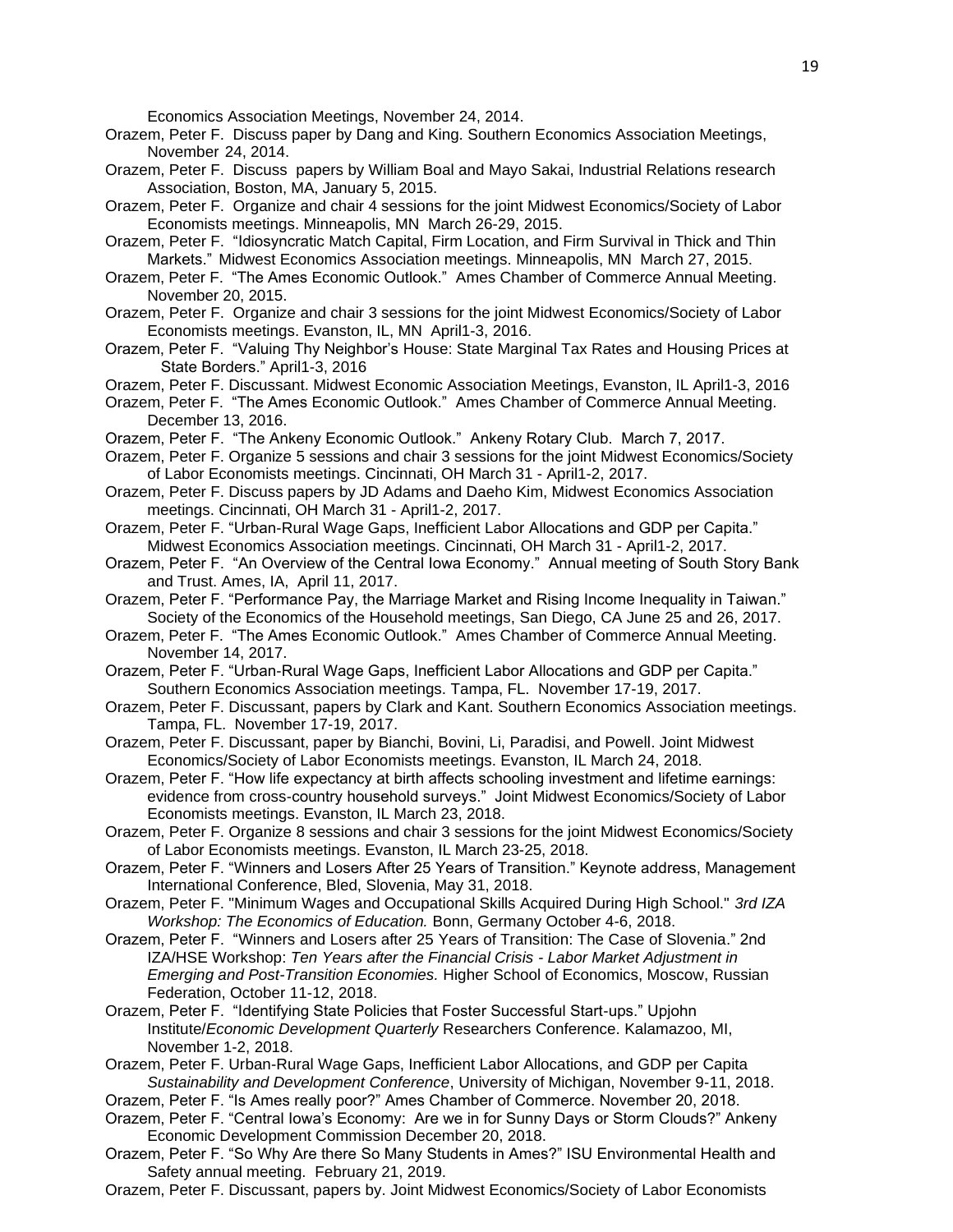meetings. St Louis, MO March 15-17, 2019.

- Orazem, Peter F. Organize " Do Liberal Arts Colleges Maximize Profit?" Midwest Economics Association meetings. St Louis, MO March 15-17, 2019.
- Orazem, Peter F. Organize 6 sessions and chair 3 sessions for the joint Midwest Economics/Society of Labor Economists meetings. St Louis, MO March 15-17, 2019.
- Orazem, Peter F. "Technology, Innovation, Employment and Wages." National Institute for Animal **Agriculture**
- Orazem, Peter F. "The Retail Economy Then and Now." International Council of Shopping Centers, Des Moines, IA. April 10, 2019.
- Orazem, Peter F. "The Status of Slovenia's Economic Transition" at the Executive Analytic Exchange on the Republic of Slovenia for Ambassador Blanchard. U.S. State Department, July 31, 2019, Washington, DC.
- Orazem, Peter F. "The Role of Commuting in Maintaining Small Town Viability." Iowa State University Rural Development Symposium, August 15, 2019.
- Orazem, Peter F. (with Gavin Gerome) "They'll Listen if They're Laughing." Annual meeting of the Society for Arts Entrepreneurship Education, Ames, Iowa. October 18, 2019.
- Orazem, Peter F. "Covid-19 and the Economy." Ames Morning Rotary. April 15, 2020
- Orazem, Peter F. "The economy 8 months after Covid-19 and 1 week after the election." Financial and Accounting Women's Alliance (AFWA) November 10, 2020.
- Orazem, Peter F. "Automation, Job Polarization and Outsourcing: The Need for a Strategy to Redeploy Skills to New Products." Society for Design and Process Science 2020, November 18, 2020.
- Orazem, Peter F. Organize 10 sessions, chair 3 sessions, and discuss two papers for the joint Midwest Economics/Society of Labor Economists virtual meetings. March 22-26, 2021.
- Orazem, Peter F. "Long-term responses to large minimum wage shocks: sub-minimum and superminimum workers in Slovenia." joint Midwest Economics/Society of Labor Economists virtual meetings. March 22-26, 2021.
- Orazem, Peter F. "Inflation Expectations: Temporary Annoyance of Long-term Challenge" Iowa Bankers' Association 'Buzz' Group, Ames, IA, June 2, 2021.

### FELLOWSHIPS, HONORS AND AWARDS

Adviser, Community Bank Case Study Team that took 2<sup>nd</sup> in the 2017 national competition; Adviser, International Collegiate Business Strategy Competition, 2<sup>nd</sup> Place Team in writing, 2017; Challenge paper writer for the *Copenhagen Consensus*, 2008, 2012; Post 2015; 2017: Haïti Priorise. Core Team, Iowa State Dean's Lecture, 2012; First Vice President, Midwest Economic Association, 2007-2008; *World Development Report, 2007*; Koch Visiting Professor of Business Economics, University of Kansas, 2004-2005; Iowa State International Service Award, 2003; Iowa Board of Regents Faculty Excellence award, 1998; Co-winner: Outstanding Public Issues Education Program Award (Farm Foundation), 1998; Phi Beta Kappa; National Merit Scholar; Outstanding Senior of the University of Kansas; N.I.H. Traineeship; Yale University Fellowship; Who's Who in America; Who's Who in Finance and Industry; Who's Who in the Midwest; Who's Who in American Education; Who's Who of Slovenian Descent; \$4,000 award for research (shared with J. Peter Mattila and Sherry Weikum) from the Hubert H. Humphrey Institute, University of Minnesota.

# **TEACHING**

#### Graduate:

Quantitative Methods Labor Markets Business Economics Labor Supply and Human Capital Formation Economics Seminar Series

### Thesis advising:

Major Professor for 47 Master's and 19 PhD degree students Committee member on 72 Master's and 61 PhD committees Advisee Alex Turk received honorable mention from the Industrial Relations Research Association for his dissertation, *Public Sector Unions and the Free Rider Problem*, 2000.

Advisee Georgeanne Artz received honorable mention from the Regional Science Association International for her dissertation, *Three Essays on Rural Economic Growth,* 2005.